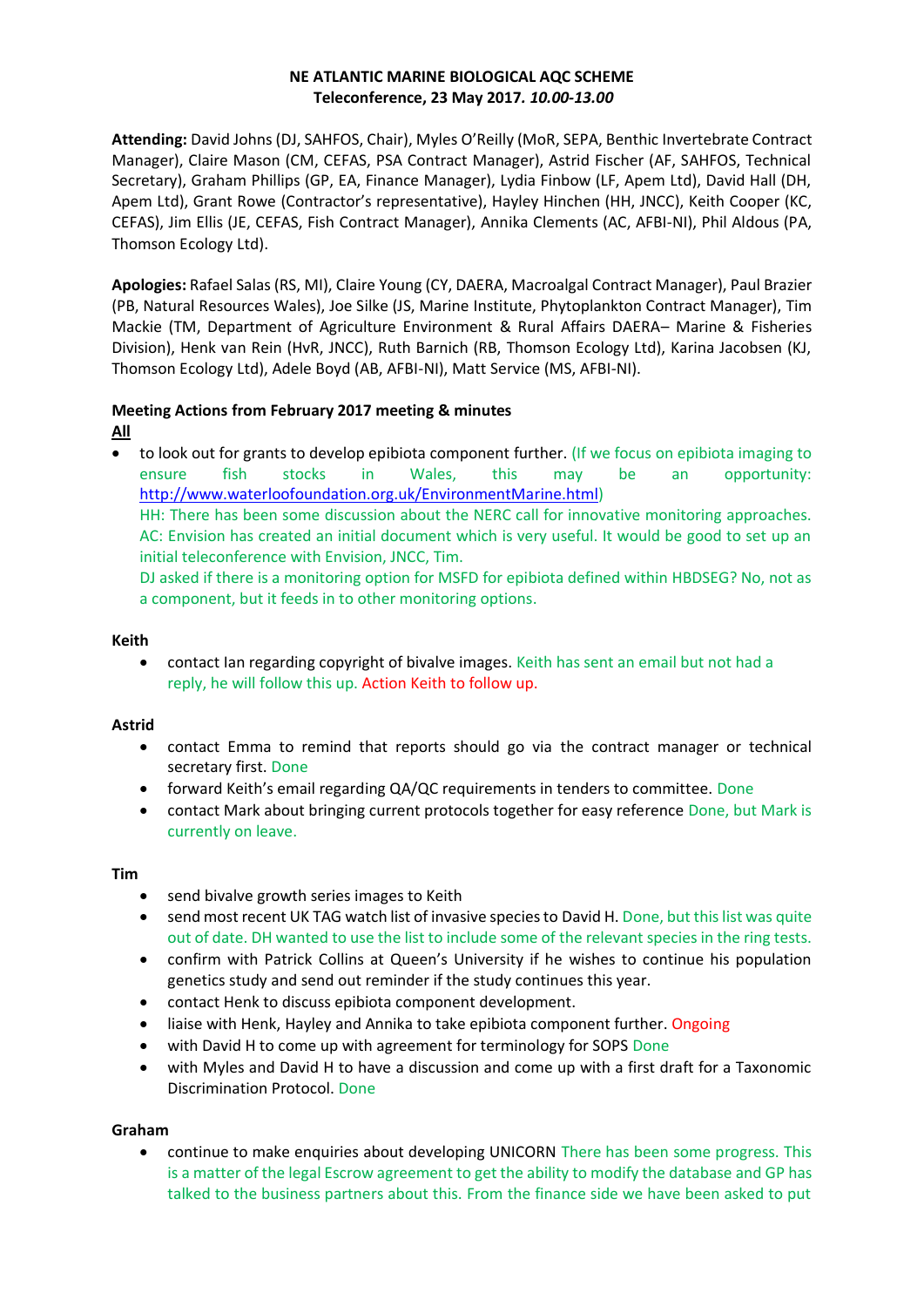a business case forward why we need to have UNICORN, it would be good to have HBDSEG support for UNICORN. Action Graham to ask Roger for UNICORN support. It is likely that we will have to agree to find funding for this, either via NMBAQC or via HBDSEG.

## **Myles**

- send responses to Astrid for archive purposes. Post meeting note- done.
- send feedback about unclear bits of the PSA component forms to Claire M. Action Myles to send feedback about unclear bits of the PSA component at the next round.
- with Tim and David H to have a discussion and come up with a first draft for a Taxonomic Discrimination Protocol. Done
- call Merman and find out more about the ambiguous names in species lists, plus point them in the correct direction. Done. Myles did a lot of updates for Merman.
- draft a holding response to the query regarding unsolved taxonomic issues providing a summary of how we intend to take this forward. Done. Myles sent a holding response to Grant which he in turn forwarded to Daisy.
- inform Dave Hall about the taxonomic discrimination protocol and extended LR reports, initiate the proposals and keep Graham cc-ed regarding costs. Done.

## **Hayley**

• send around link to ICES *Nephrops* report when this comes out. This was actually Annika who had attended a *Nephrops* burrow counting working group in November 2016–the report is now publicly available on the ICES website (at: [https://www.ices.dk/sites/pub/Publication%20Reports/Expert%20Group%20Report/](https://www.ices.dk/sites/pub/Publication%20Reports/Expert%20Group%20Report/SSGIEOM/2016/WKNEPS/WKNEPS%202016.pdf) [SSGIEOM/2016/WKNEPS/WKNEPS%202016.pdf](https://www.ices.dk/sites/pub/Publication%20Reports/Expert%20Group%20Report/SSGIEOM/2016/WKNEPS/WKNEPS%202016.pdf) )

Hayley also sent around another ICES report on *Nephrops* burrows: [http://ices.dk/sites/pub/Publication%20Reports/Expert%20Group%20Report/SSGEP](http://ices.dk/sites/pub/Publication%20Reports/Expert%20Group%20Report/SSGEPD/2016/01%20BEWG%20-%20Report%20of%20the%20Benthos%20Ecology%20Working%20Group.pdf) [D/2016/01%20BEWG%20-](http://ices.dk/sites/pub/Publication%20Reports/Expert%20Group%20Report/SSGEPD/2016/01%20BEWG%20-%20Report%20of%20the%20Benthos%20Ecology%20Working%20Group.pdf)

[%20Report%20of%20the%20Benthos%20Ecology%20Working%20Group.pdf](http://ices.dk/sites/pub/Publication%20Reports/Expert%20Group%20Report/SSGEPD/2016/01%20BEWG%20-%20Report%20of%20the%20Benthos%20Ecology%20Working%20Group.pdf)

• to liaise with Henk, Tim and Annika to take epibiota component further Ongoing

## **David** J

• remind Rafael to send his update in time for meeting. Ongoing, despite two reminders we didn't receive a phyto update.

## **David H**

- Send questionnaire for workshop in October to discuss appropriate sample size and the best way to retain samples for subsequent QA to Astrid for circulation among participants. Ongoing, as the idea is to send the questionnaire together with an expression of interest for the workshop.
- with Tim to come up with agreement for terminology for SOPS Done, a dummy version with the new terminology (please read the small print) has been circulated to the committee, and Dave H will roll the new SOP out for the 2017/2018 scheme year.
- with Myles, Tim to have a discussion and come up with a first draft for a Taxonomic Discrimination Protocol. Done, DH has gone through a review of ID policies of Apem Ltd, and he looked at 1268 comments from participants of the scheme on the ID policies and the extent of the differences, as a first step towards a TDP.

## **Jim**

ask Vlad if the Cephalopod guide in its current form can be uploaded on the NMBAQC web site. Done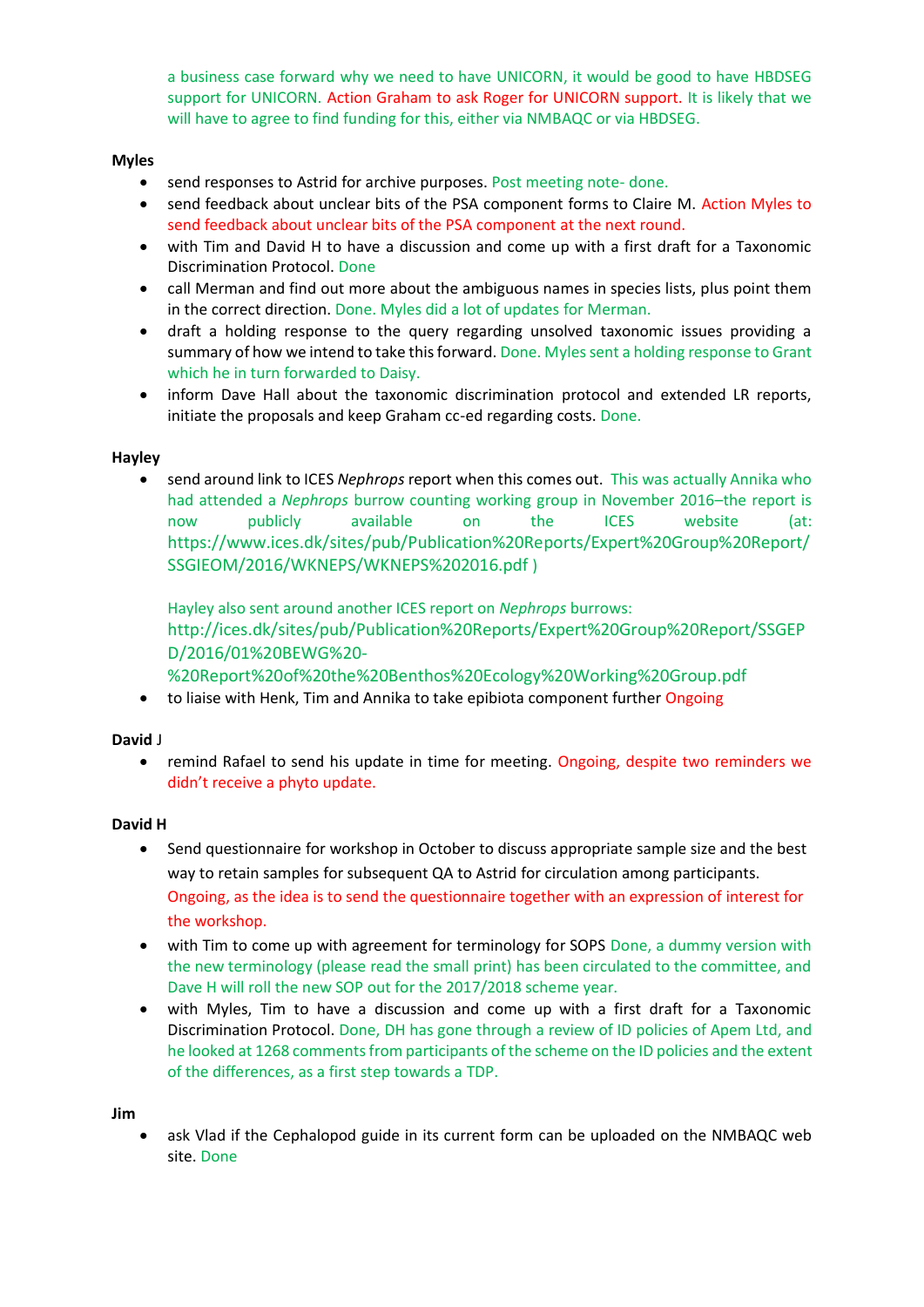#### **Approval of February meeting minutes**

The February meeting minutes were approved.

#### **Epibiota update**

Not much has been done, but we are thinking about the next steps for arranging the ring test and how to use existing guidance. We have some ideas on how to take this forward and would like to set up a teleconference to take this forward. It would be useful to get some feedback from the committee on how to proceed.

Action Hayley to discuss with Henk, Annika and Tim how to take this further

Hayley has had a request from Helen Lillis from JNCC habitat classification. She has been working on developing some habitat mapping standards / protocols for data collection. There are a lot of mapping and monitoring issues, e.g. change in area, change in monitoring methods. There was a report by James Strong that has looked at the uncertainty in production solutions. A subsequent workshop identified priority solutions, including writing or updating standard operating procedures, classification analysis and attribute a distribution optimum. The idea would be to hold a workshop where the data for the map has been collected, and everyone is then asked to make a map, to look at the differences. Would the NMBAQC committee be interested to be involved?

This is the logical step forward, to update the MESH guidelines to fit the MSFD requirements and it sets well within the epibiota component. There is an ICES workgroup that looks at marine monitoring and we should be careful not to duplicate efforts. It may also fit well in the geological community. Some actions may therefore be taken forward by other groups, but it would be useful to have access to what is out there and to have some guidance on how to produce maps, as everyone uses different methods and therefore has different results. It would be good to organise a workshop on producing maps and give everyone the same data, and then compare.

#### **Phytoplankton update**

The call of interest has been sent out to previous participants. The deadline for registration was  $5<sup>th</sup>$ May, and the samples will be sent out in June.

## **Priorities from HBDSEG**

At the last HBDSEG meeting, the chair thanked all of the NMBAQC committee for their hard work. There was some talk on monitoring updates, including JNCC leading on seals, bird, cephalopods etc. All topic guidelines are in place, for some of these Henk will need to talk to Ian Mitchell to see if we can have these on the NMBAQC website as well. Mark Lewis JNCC would like to recommend the European Seabird at Sea monitoring protocol as the standard protocol, however, if there is more than one protocol, we should ideally come up with Best Practice Guidance.

Graham Pierce gave a presentation on cephalopod identification, but these are very difficult to identify. There was also a discussion on organisations providing data to MEDIN and DASSH. Myles thought that MERMAN data was automatically fed into MEDIN/DASSH. Action David J to investigate what data archives there are and how the data gets in these.

Action all to let David J know if there is anything you want bringing up at the next HBDSEG meeting.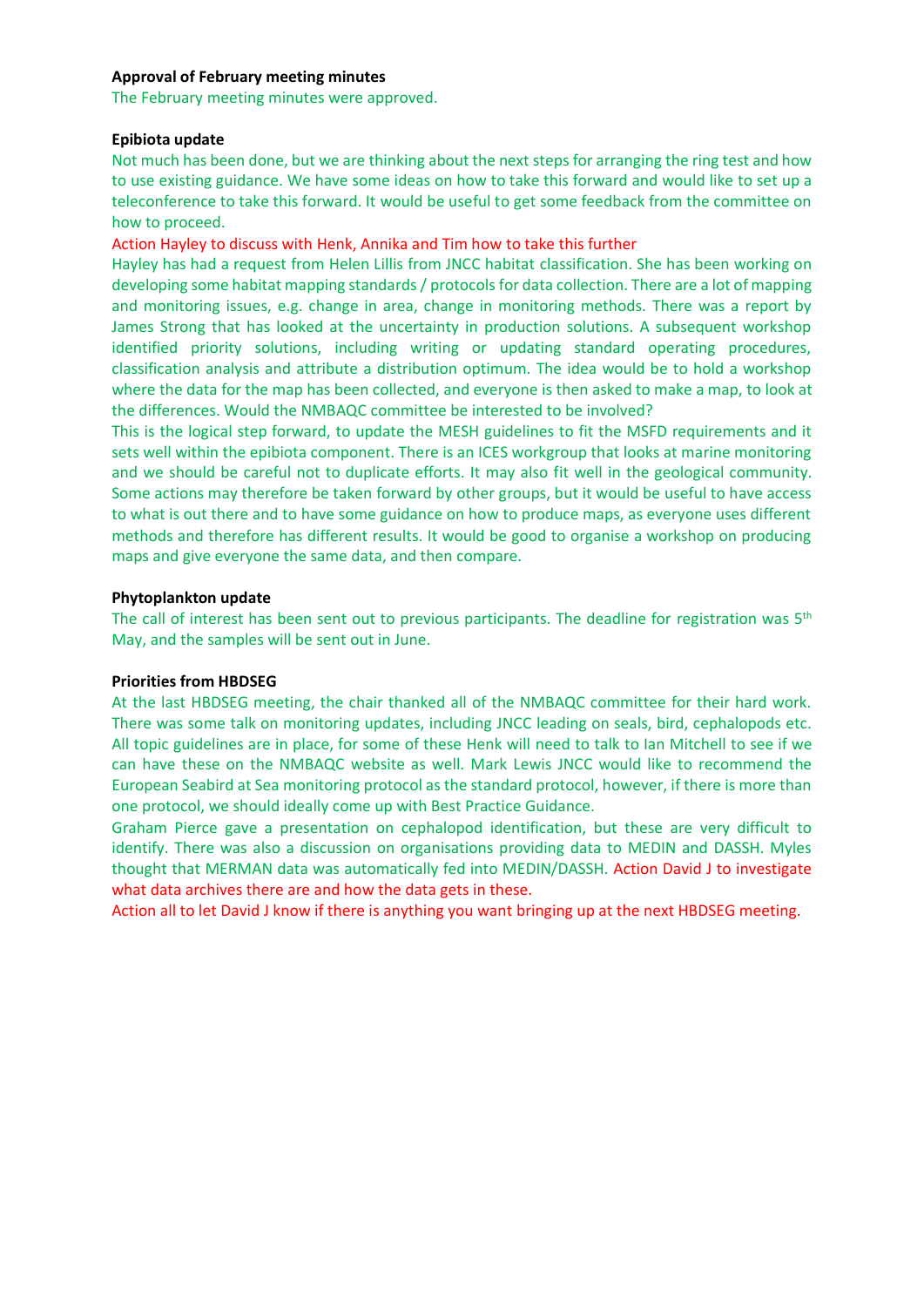# **2016-17, Year 23**

## **1. Subscriptions**

| <b>LabCode</b> | PS60/61        | PS62/63        | PS-OS07/08/09 |
|----------------|----------------|----------------|---------------|
| PSA_2301       | $\mathbf{1}$   | $\mathbf{1}$   |               |
| PSA_2302       | 1              | $\mathbf 1$    | $\mathbf{1}$  |
| PSA_2303       | $\mathbf{1}$   | $\mathbf{1}$   | $\mathbf{1}$  |
| PSA_2304       | 1              | $\mathbf 1$    |               |
| PSA_2305       | $\mathbf{1}$   | $\mathbf{1}$   |               |
| PSA_2306       | 1              | $\mathbf{1}$   | 1             |
| PSA_2307       | $\mathbf{1}$   | $\mathbf{1}$   |               |
| PSA_2308       | 1              | $\mathbf 1$    |               |
| PSA_2309       | $\mathbf{1}$   | $\mathbf{1}$   | $\mathbf{1}$  |
| PSA_2310       | $\mathbf 1$    | $\mathbf 1$    |               |
| PSA_2311       | $\mathbf{1}$   | $\mathbf{1}$   | 1             |
| PSA_2312       | $\mathbf{1}$   | 1              | 1             |
| PSA_2313       | $\overline{1}$ | $\overline{1}$ | $\mathbf{1}$  |
| PSA_2314       |                |                | $\mathbf{1}$  |
| PSA_2315       |                |                | $\mathbf{1}$  |
| PSA_2316       |                |                | 1             |
| PSA_2317       |                |                | $\mathbf{1}$  |
| PSA_2318       |                |                | 1             |
| PSA_2319       |                |                | $\mathbf{1}$  |
| PSA_2320       | $\mathbf{1}$   | $\mathbf{1}$   | $\mathbf{1}$  |
|                | 14             | ${\bf 14}$     | 14            |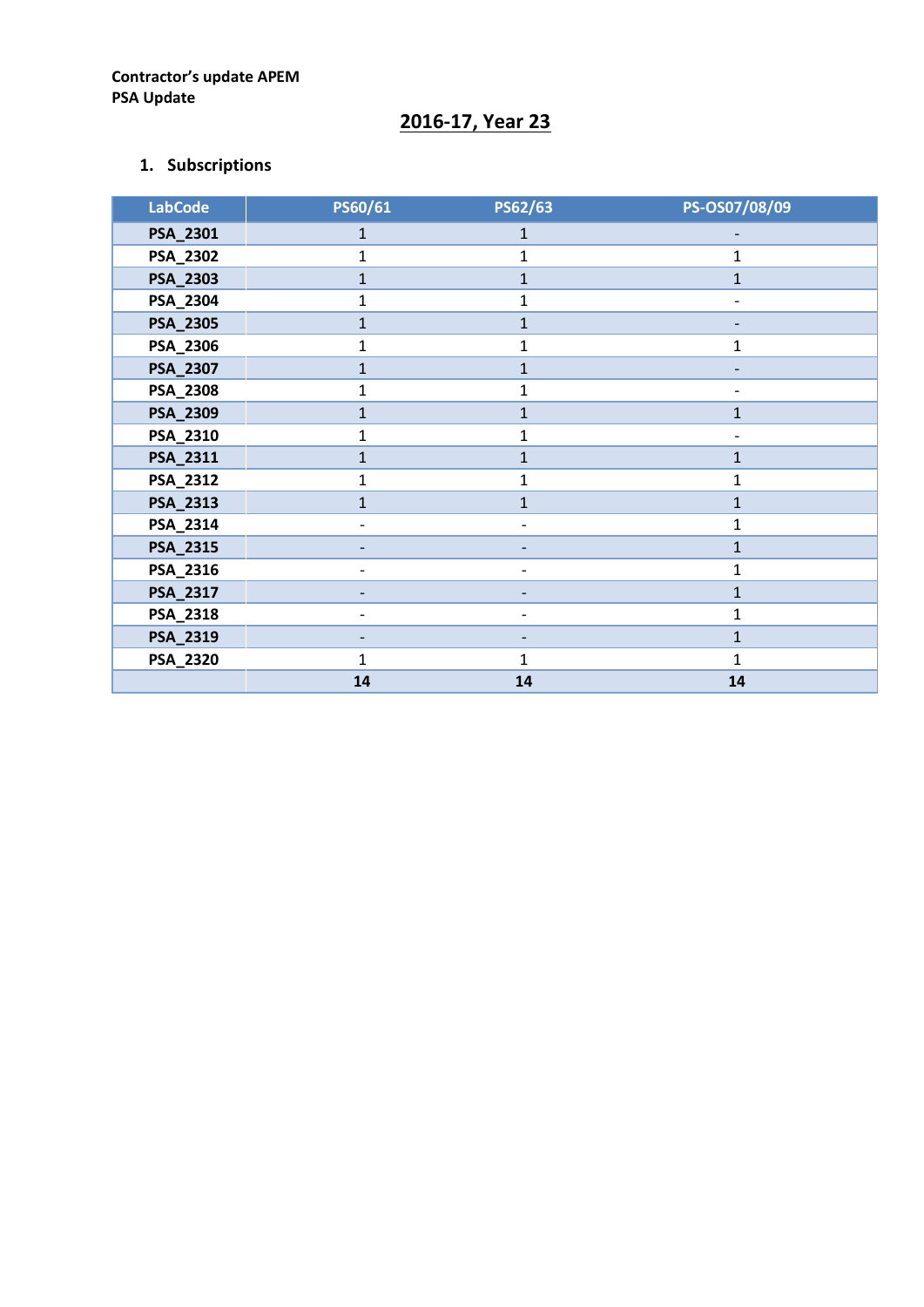## **2. 2016-2017, Year 23 Operations**

All PS exercises were distributed in line with the 2016-2017 timetable (available below). The deadline for PS-OS submission was extended to increase returns. Returns and results are summarised in the table below.

| <b>Exercise</b> | <b>Status</b>                                                     | <b>Returns / Comments</b>                      |
|-----------------|-------------------------------------------------------------------|------------------------------------------------|
| <b>PS60</b>     | Samples distributed 25/05/16<br>Sample deadline passed (29/07/16) | Mud/Sand Test<br>14 out of 14 returns received |
|                 | Interim report issued (15/08/16)                                  |                                                |
|                 | Exercise complete                                                 |                                                |
| <b>PS61</b>     | Samples distributed 25/05/16                                      | Sand/ Gravel Test                              |
|                 | Sample deadline passed (29/07/16)                                 | 14 out of 14 returns received                  |
|                 | Interim report issued (15/08/16)                                  |                                                |
|                 | Exercise complete                                                 |                                                |
| <b>PS62</b>     | Samples distributed 12/10/16                                      | <b>Diamicton Test</b>                          |
|                 | Sample deadline passed (16/12/16)                                 | 14 out of 14 returns received                  |
|                 | Interim report issued (13/01/17)                                  |                                                |
|                 | Exercise complete                                                 |                                                |
| <b>PS63</b>     | Samples distributed 12/10/16                                      | <b>Gravel Test</b>                             |
|                 | Sample deadline passed (16/12/16)                                 | 14 out of 14 returns received                  |
|                 | Interim report issued (13/01/17)                                  |                                                |
|                 | Exercise complete                                                 |                                                |
| PS-OS07-09      | Samples requested 25/05/16                                        | 10 out of 14 lists of samples received         |
|                 | Data submission deadline passed<br>(08/06/16)                     | 10 out of 14 datasets received                 |
|                 | Sample submission deadline passed<br>(27/07/16)                   | 30 out of 42 samples selected                  |
|                 | Deadlines extended to end Oct 16<br>Reports issued (10/05/17)     | 30 out of 42 samples received                  |
|                 | Exercise complete                                                 | 3 LabCodes had samples externally              |
|                 |                                                                   | audited outside of the scheme.                 |
|                 |                                                                   | 1 LabCode did not provide data but             |
|                 |                                                                   | sent email of non-participation.               |

## a. **Issues arising**

The PS-OS interim reports were delayed due to review and clarification of discrepancies; the reports were issued on 10/05/2017. There remain ongoing discussions with one participant, which we hope to resolve soon. Statement of Performance documents, with proposed new wording (due to confusion of previous "n/a" text), will be produced and circulated after participants have had time to review/query their PS-OS interim reports. The annual report has been written and reviewed by Ken Pye, an updated draft has been sent to Claire Mason for review / sign off.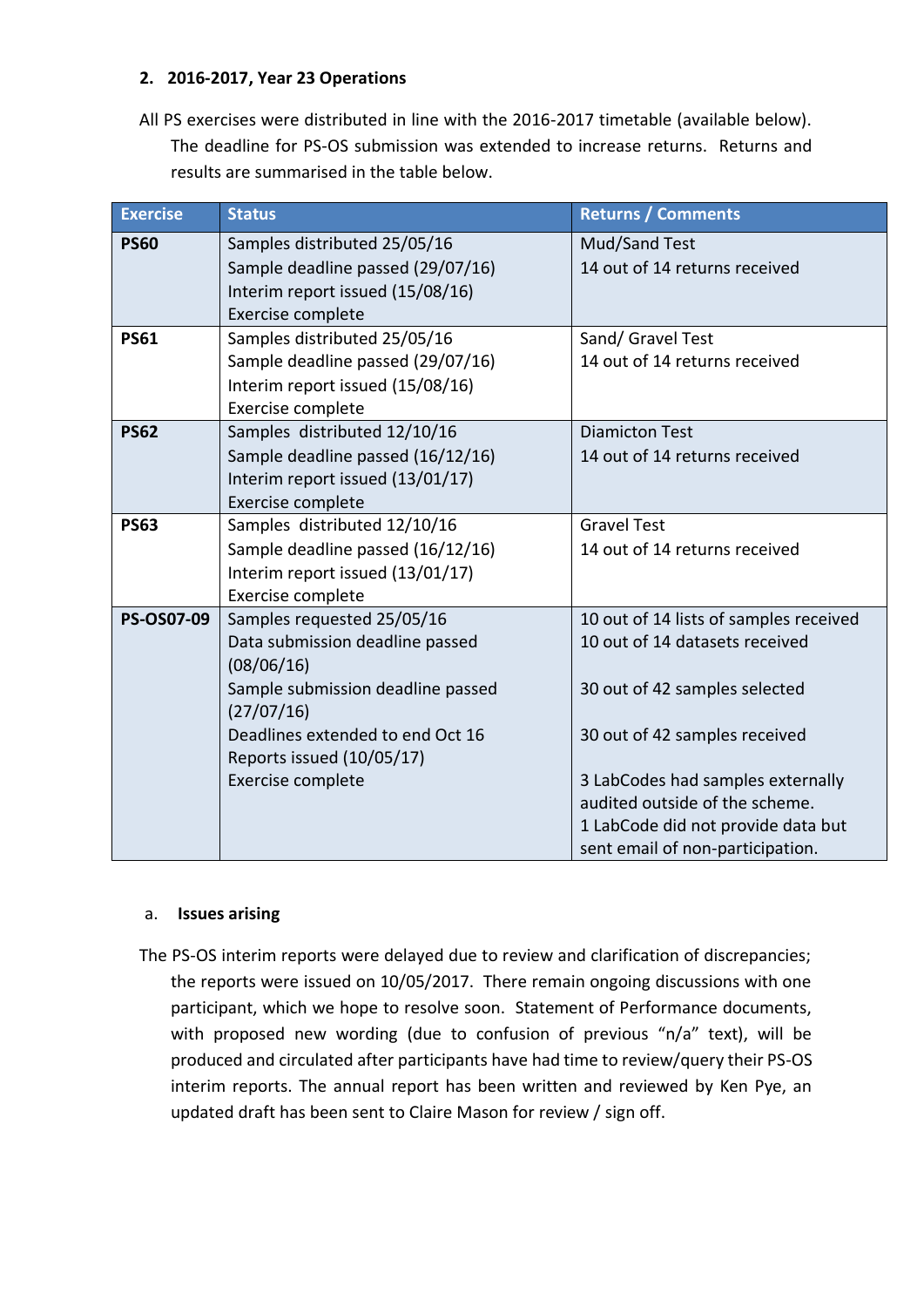## **b. Workshop**

A workshop is to be planned for October 2017. It is suggested that a questionnaire is circulated as soon as possible to gather feedback on the scheme's modules (e.g. fit for purpose, value for money, etc.) and gather topics for the workshop. An expression of interest form for the workshop will be produced with a tentative programme following analysis of the PSA questionnaire returns.



# **Particle Size Component 2016-2017 Timetable (Scheme Year 23)**

| <b>Module / Exercise</b> | <b>Event</b>                                  | <b>Date</b>    |
|--------------------------|-----------------------------------------------|----------------|
| <b>PS60 &amp; PS61</b>   | Samples distributed                           | 25/05/16       |
|                          | <b>Results deadline</b>                       | 29/07/16       |
|                          | Interim reports                               | 12/08/16       |
|                          | <b>Final report</b>                           | 28/10/16       |
|                          |                                               |                |
| <b>PS62 &amp; PS63</b>   | Samples distributed                           | 12/10/16       |
|                          | <b>Results deadline</b>                       | 16/12/16       |
|                          | Interim reports                               | 13/01/17       |
|                          | <b>Final report</b>                           | 13/03/17       |
|                          |                                               |                |
| PS-OS07-09               | Request for sample data distributed           | 25/05/16       |
|                          | Data submission deadline for sample selection | 08/06/16       |
|                          | Selected samples submission deadline          | 27/07/16       |
|                          | Interim reports                               | 24/02/17       |
|                          | <b>Final report</b>                           | 31/03/17       |
|                          |                                               |                |
| <b>Workshop - TBC</b>    | <b>TBC</b>                                    | $TBC - Oct$ 17 |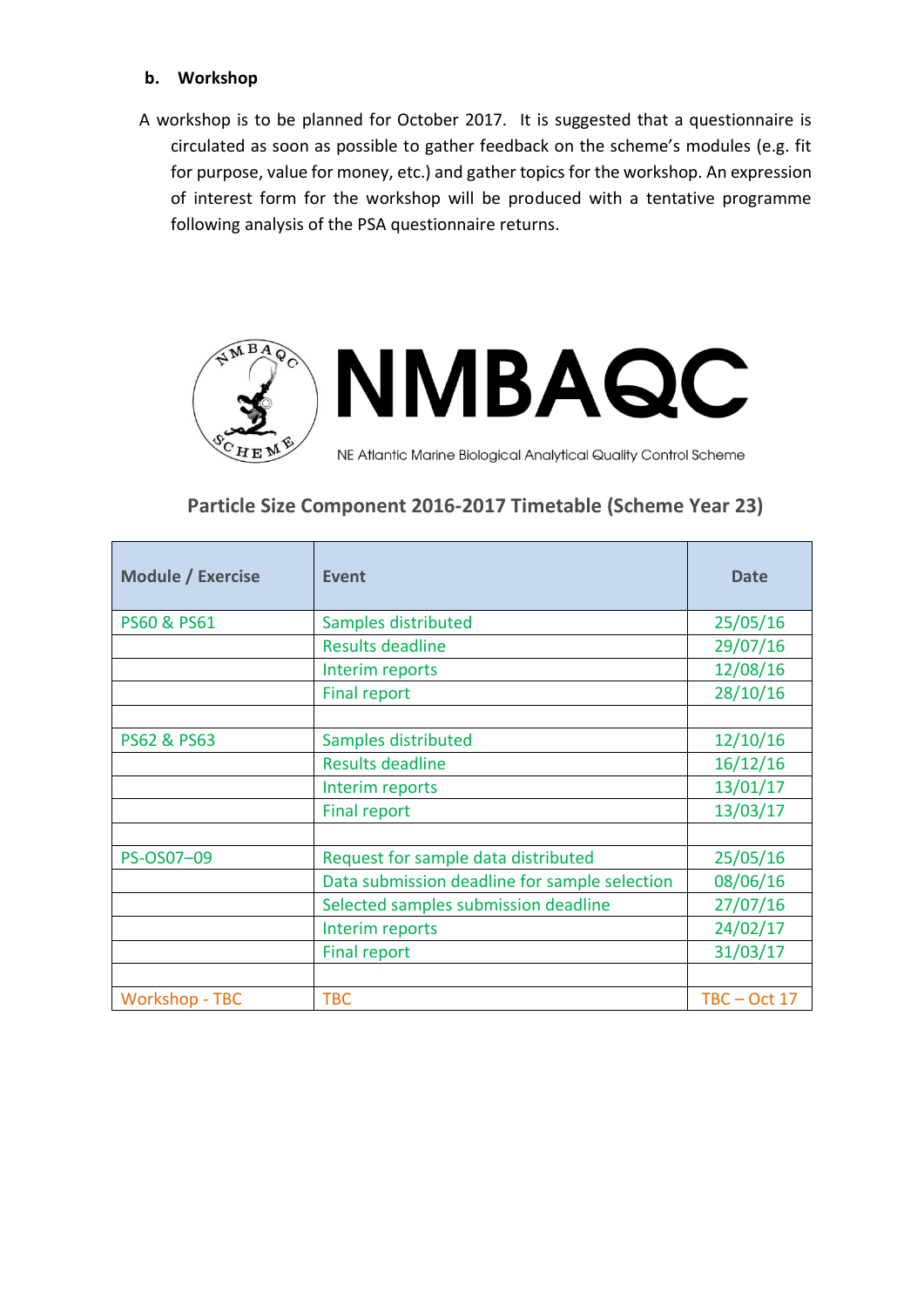

# **Particle Size Component 2017-2018 Timetable (Scheme Year 24)**

| <b>Module / Exercise</b> | <b>Event</b>                                  | <b>Date</b>    |
|--------------------------|-----------------------------------------------|----------------|
| PS64 & PS65              | Samples distributed                           | 16/06/17       |
|                          | Results deadline                              | 28/07/17       |
|                          | Interim reports                               | 11/08/17       |
|                          | Final report                                  | 27/10/17       |
|                          |                                               |                |
| PS66 & PS67              | Samples distributed                           | 13/10/17       |
|                          | Results deadline                              | 15/12/17       |
|                          | Interim reports                               | 12/01/18       |
|                          | Final report                                  | 09/03/18       |
|                          |                                               |                |
| PS-OS10-12               | Request for sample data distributed           | 16/06/17       |
|                          | Data submission deadline for sample selection | 07/07/17       |
|                          | Selected samples submission deadline          | 11/08/17       |
|                          | Interim reports                               | 02/03/18       |
|                          | Final report                                  | 30/03/18       |
|                          |                                               |                |
| Workshop - TBC           | <b>TBC</b>                                    | $TBC - Oct 17$ |

The PSA results show a good match with the QA, the biggest problem seems to be the later analysis. We ask for detailed metadata but when this is not available, it is difficult to understand where the errors occur. In the next scheme year, we will explain better why the metadata is needed. The annual report has been reviewed by Kenneth Pye and will be sent to Claire Mason today. We are also planning a workshop at National Oceanography Centre, Southampton for next year, provisionally booked for 10am on Wednesday 4<sup>th</sup> until midday Thursday 5<sup>th</sup> October. The costs will be £300, based on  $\frac{1}{2}$ the number of participants of the previous workshop (if we have a higher number of participants, the costs will be reduced). We will send out a questionnaire to discuss what items to cover, together with a call of interest. The last time we had 30 participants but the workshop was free.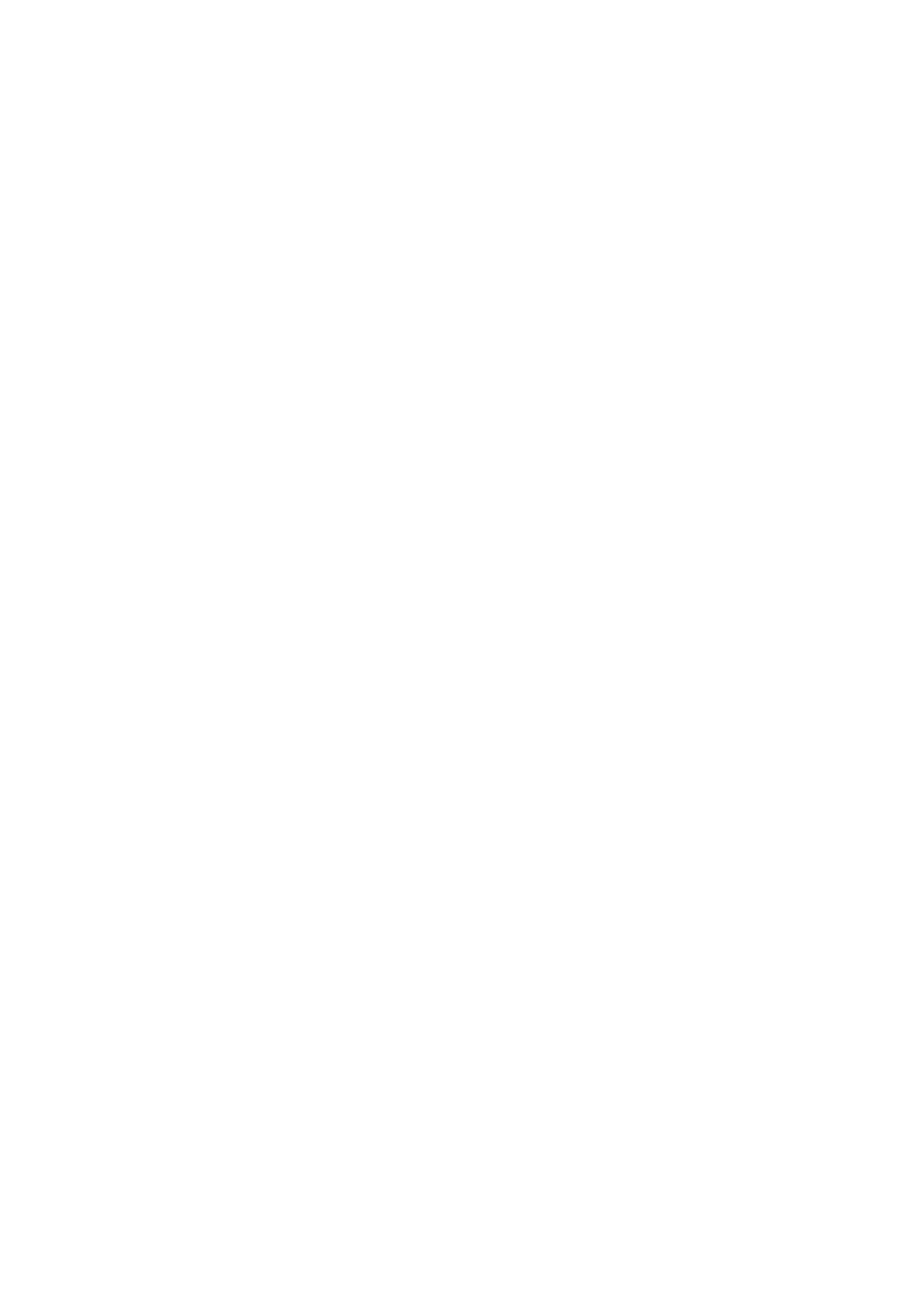# **2016-17, Year 23**

## **1. Subscriptions**

| <b>LabCode</b> | RT51/52                      | <b>LR21</b>                  | OS62/63/64                   |
|----------------|------------------------------|------------------------------|------------------------------|
| <b>BI_2301</b> | $\mathbf 1$                  | Ξ.                           | $\overline{\phantom{a}}$     |
| <b>BI_2302</b> | $\mathbf{1}$                 | $\mathbf 1$                  | $\mathbf{1}$                 |
| <b>BI_2303</b> | $\mathbf 1$                  | $\Box$                       | $\blacksquare$               |
| <b>BI_2304</b> | $\mathbf 1$                  | $\mathbf 1$                  | $\mathbf 1$                  |
| <b>BI_2305</b> | $\mathbf 1$                  |                              | ÷                            |
| <b>BI_2306</b> | $\mathbf{1}$                 | $\overline{\phantom{a}}$     | $\blacksquare$               |
| <b>BI_2307</b> | $\mathbf 1$                  |                              | $\mathbf 1$                  |
| <b>BI_2308</b> | $\mathbf 1$                  | $\qquad \qquad -$            | $\qquad \qquad -$            |
| <b>BI_2309</b> | $\mathbf 1$                  | $\mathbf 1$                  | $\mathbf 1$                  |
| <b>BI_2310</b> | $\mathbf 1$                  | $\frac{1}{2}$                | $\blacksquare$               |
| BI_2311        | $\mathbf 1$                  | $\qquad \qquad \blacksquare$ | $\mathbf 1$                  |
| BI_2312        | $\mathbf 1$                  | $\mathbf 1$                  | $\mathbf 1$                  |
| <b>BI_2313</b> | $\mathbf 1$                  | $\mathbf 1$                  | $\mathbf 1$                  |
| BI_2314        | $\mathbf 1$                  | $\mathbf 1$                  | $\overline{\phantom{a}}$     |
| <b>BI_2315</b> | $\mathbf 1$                  | $\mathbf 1$                  | $\mathbf 1$                  |
| BI_2316        | $\mathbf 1$                  | $\overline{\phantom{a}}$     | $\mathbf 1$                  |
| BI_2317        | $\mathbf 1$                  |                              | $\mathbf 1$                  |
| <b>BI_2318</b> | $\mathbf 1$                  |                              | $\overline{\phantom{a}}$     |
| <b>BI_2319</b> | $\mathbf 1$                  | $\mathbf 1$                  | $\blacksquare$               |
| <b>BI_2320</b> | $\mathbf 1$                  | $\mathbf 1$                  | $\mathbf 1$                  |
| BI_2321        | $\mathbf 1$                  |                              | $\mathbf 1$                  |
| <b>BI_2322</b> | $\mathbf 1$                  | $\overline{\phantom{a}}$     | $\mathbf 1$                  |
| <b>BI_2323</b> | $\mathbf 1$                  | $\mathbf 1$                  | $\mathbf 1$                  |
| <b>BI_2324</b> | 1 (RT52)                     | $\qquad \qquad \blacksquare$ | $\qquad \qquad \blacksquare$ |
| <b>BI_2328</b> |                              | $\overline{\phantom{a}}$     | $\mathbf 1$                  |
| <b>BI_2329</b> | $\overline{\phantom{a}}$     | $\qquad \qquad \blacksquare$ | $\mathbf 1$                  |
| <b>BI_2330</b> | $\overline{\phantom{0}}$     |                              | $\mathbf 1$                  |
| BI_2331        | $\qquad \qquad \blacksquare$ | $\overline{\phantom{0}}$     | $\mathbf 1$                  |
| <b>BI_2332</b> |                              |                              | $\mathbf 1$                  |
| <b>BI_2333</b> | $\overline{\phantom{0}}$     |                              | $\mathbf 1$                  |
| <b>BI_2334</b> |                              |                              | $\mathbf 1$                  |
| <b>BI_2335</b> | $\qquad \qquad \blacksquare$ |                              | $\mathbf 1$                  |
| <b>BI_2336</b> | $\overline{\phantom{a}}$     |                              | $\mathbf 1$                  |
| BI_2337        | $\overline{\phantom{a}}$     | $\qquad \qquad \blacksquare$ | $\mathbf 1$                  |
| <b>BI_2338</b> |                              |                              | $\mathbf 1$                  |
| <b>BI_2339</b> | $\overline{\phantom{a}}$     | $\blacksquare$               | $\mathbf 1$                  |
| <b>BI_2340</b> |                              |                              | $\mathbf 1$                  |
| BI_2341        | $\overline{\phantom{a}}$     | $\overline{\phantom{0}}$     | $\mathbf 1$                  |
| <b>BI_2342</b> | $\overline{\phantom{a}}$     |                              | $\mathbf 1$                  |
| <b>BI_2343</b> | $\overline{\phantom{a}}$     | $\overline{\phantom{0}}$     | $\mathbf 1$                  |
| <b>BI_2344</b> | $\overline{\phantom{a}}$     | $\overline{\phantom{a}}$     | $\mathbf 1$                  |
| <b>BI_2345</b> | $\overline{a}$               | $\overline{a}$               | $\mathbf 1$                  |
| <b>BI_2346</b> | $\Box$                       | $\overline{\phantom{a}}$     | $\overline{1}$               |
|                | 24                           | 10                           | 33                           |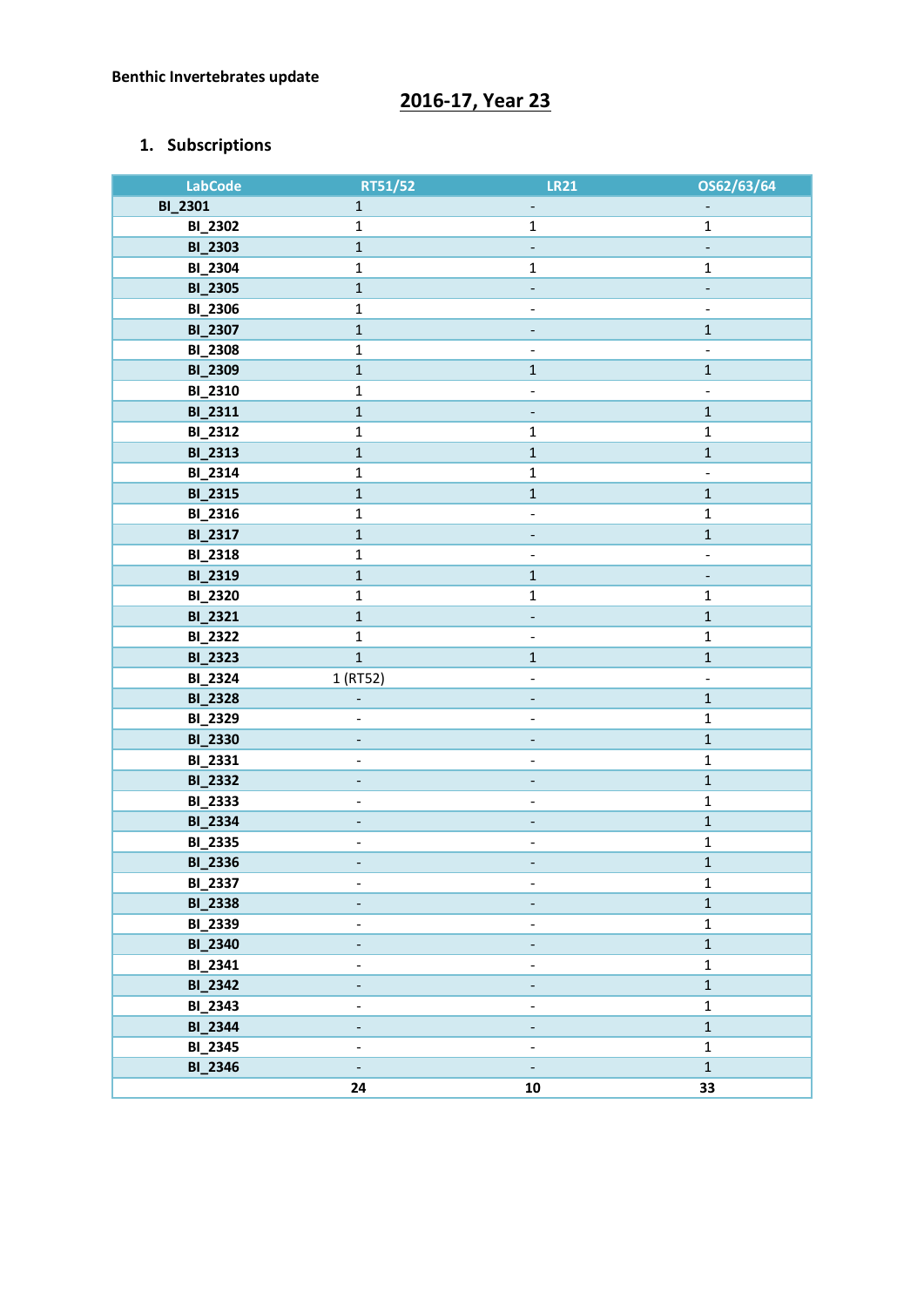## **2. 2016-2017, Year 23 Operations**

| <b>Exercise</b> | <b>Status</b>                                                                                                                                                                                                                                                                                           | <b>Returns / Comments</b>                                                                                                                                                                                                                                                                                                                       |
|-----------------|---------------------------------------------------------------------------------------------------------------------------------------------------------------------------------------------------------------------------------------------------------------------------------------------------------|-------------------------------------------------------------------------------------------------------------------------------------------------------------------------------------------------------------------------------------------------------------------------------------------------------------------------------------------------|
| <b>RT51</b>     | Specimens distributed 15/06/15;<br>Submission deadline passed<br>29/07/15;<br>Interim reports issued 12/08/16;<br>Ring Test Bulletin issued 31/10/16;<br>Exercise complete.                                                                                                                             | <b>General Ring Test;</b><br>out of 23 returns received; two<br>laboratories also supplied an<br>extra set of analyst results; 3<br>labs did not participate; 1 lab<br>was given an extension until<br>$8/8/16$ .                                                                                                                               |
| <b>RT52</b>     | Specimens distributed 12/10/16;<br>Submission deadline passed<br>16/12/16;<br>Interim reports issued 13/01/17;<br>Ring test Bulletin issued 14/03/17;<br>Exercise complete.                                                                                                                             | <b>Targeted Ring Test</b><br>(Bivalves);<br>21 out of 24 returns<br>received; 3 labs did not<br>participate; 3 labs were<br>given an extension; 1<br>new participant added<br>for this exercise; growth<br>series images included in<br>RTB where possible.                                                                                     |
| <b>LR21</b>     | Request for specimens distributed<br>15/06/16;<br>Submission deadline passed<br>29/07/16;<br>LR Module Summary Report issued<br>08/05/16;<br>Exercise complete.                                                                                                                                         | General;<br>6 out of 10 returns received;<br>1 lab will not participate<br>this year;<br>all reported.                                                                                                                                                                                                                                          |
| OS62-<br>64     | Samples requested 15/06/16;<br>Data submission deadline passed<br>01/07/16;<br>Sample submission deadline passed<br>12/08/16;<br>Extension deadline (14 labs) passed<br>31/10/16;<br>Interim report final deadline<br>03/03/17;<br>OS Module Summary Report drafted<br>12/05/17;<br>Exercises complete. | 28 out of 33 lists of samples<br>received including two<br>labs not participating<br>this year;<br>28 out of 31 datasets<br>received;<br>84 out of 93 samples<br>received, including 7<br>samples for external<br>audit;<br>all samples analysed;<br>31 sets of samples reported;<br>remedial action and<br>evaluation assessments<br>on-going. |

## **3. Issues arising**

The values and credibility of the NMBAQC Scheme continue to be undermined by the recent acceptance of an NMBAQC 'compliant' OS audit conducted by a laboratory that is not a scheme participant. Government contracts placing selection and management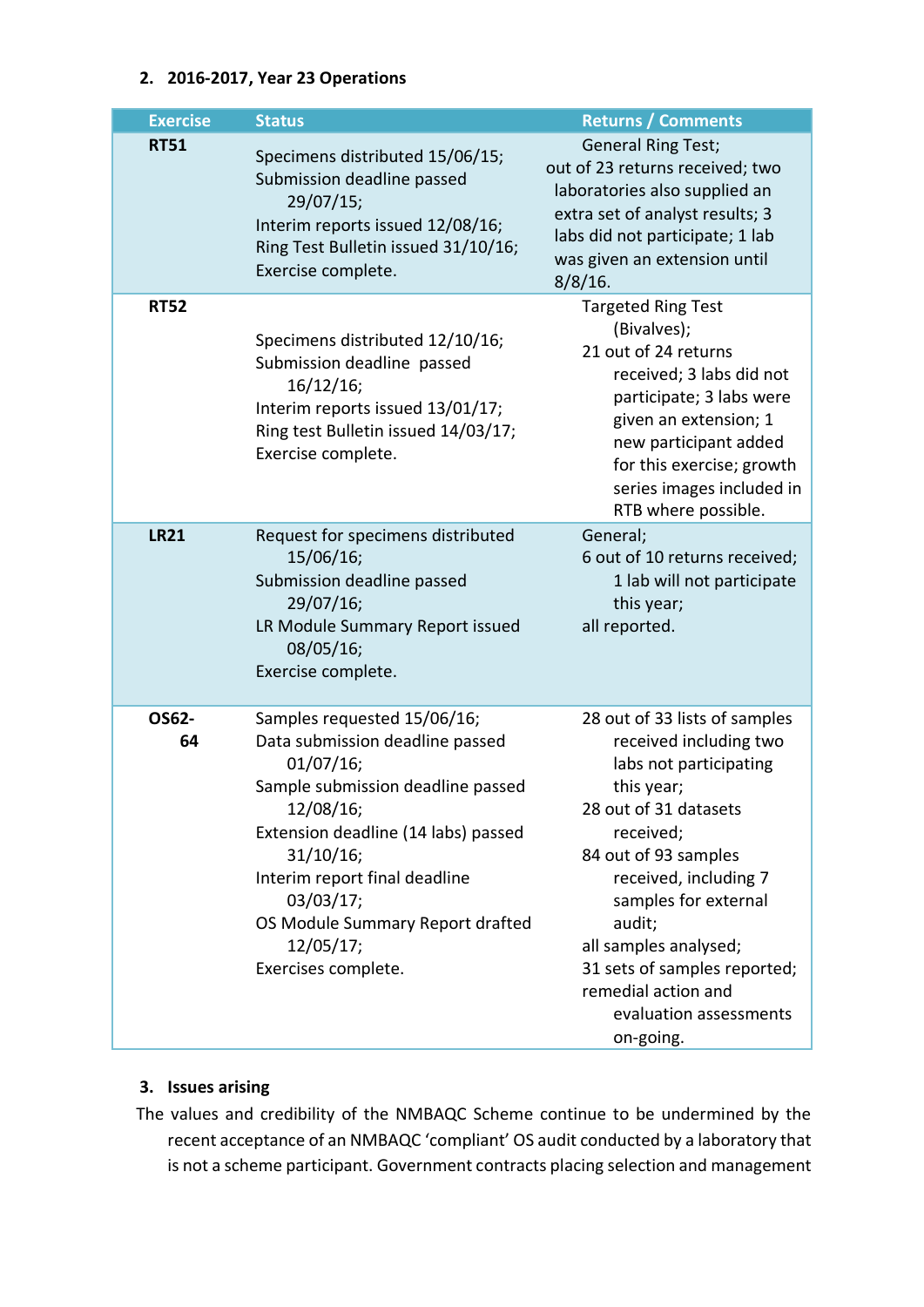of external AQC suppliers under the control of primary processing laboratories should be addressed.

- The Taxonomic Policy 'Green Comments' Review Report has been drafted and will be circulated for comment. Subsequently, all module protocols should be updated to reflect the use of standardised 'green comments', where appropriate.
- The next version of the NMBAQC Standard Taxonomic Literature List will be available for circulation at the start of the 2017/18 (Yr24) scheme year.
- An in-house reference collection 'starter kit' could be considered for circulation to all LR22 (2017/18) participants to promote best practice.
- It was queried what this was: It is a template to create LR labels for each taxon in a survey, for trays and vials. It is a starter system of organising your laboratory reference. Myles said it was asophisticated linked spreadsheet format and looked like it would be very useful.
- An updated Statement of Performance document template, with clarified text regarding non-participation, has been circulated for comment / sign off.

## **4. Outstanding issues**

Remedial actions are continuing to be tracked from 2013/14 (Year 20) and are summarised at the end of this report.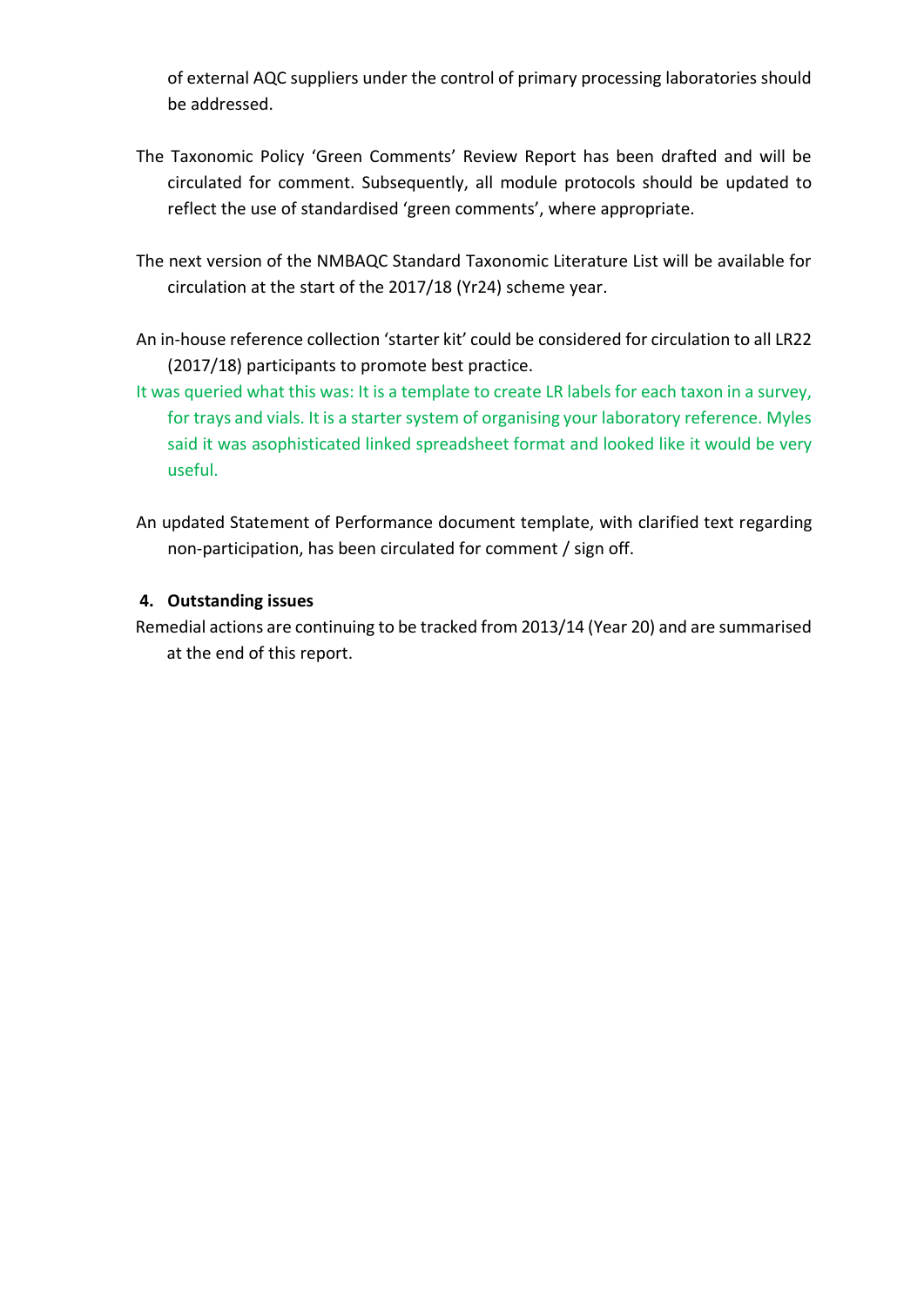|                |               |                          | <b>OS53</b>                                                                                         |                          | <b>OS54</b>                                                                                         |              | <b>OS55</b>                                                                   |
|----------------|---------------|--------------------------|-----------------------------------------------------------------------------------------------------|--------------------------|-----------------------------------------------------------------------------------------------------|--------------|-------------------------------------------------------------------------------|
| Lab code       | OS reported   | <b>Score</b>             | <b>RA</b>                                                                                           | <b>Score</b>             | <b>RA</b>                                                                                           | <b>Score</b> | <b>RA</b>                                                                     |
| <b>BI_2016</b> | 18 March 2015 | 88.213                   | <b>RA</b> completed<br>8/4/15                                                                       | 85.482                   | <b>RA outstanding</b>                                                                               |              |                                                                               |
| <b>BI_2017</b> | 27 March 2015 |                          |                                                                                                     | $\overline{\phantom{a}}$ |                                                                                                     | 70.588       | RA outstanding                                                                |
| <b>BI_2019</b> | 25 March 2015 | $\overline{\phantom{a}}$ |                                                                                                     | 78.431                   | <b>RA outstanding</b>                                                                               | 78.161       | <b>RA</b> outstanding                                                         |
| <b>BI_2033</b> | 27 March 2015 | 43.478                   | <b>RA outstanding</b>                                                                               | 63.768                   | <b>RA outstanding</b>                                                                               | 69.333       | <b>RA</b> outstanding                                                         |
| <b>BI_2047</b> | 30 March 2015 |                          |                                                                                                     | 40.000                   | <b>RA</b> completed<br>2/7/15                                                                       | 77.362       | RA completed 2/7/15 -<br>evaluated Aug 2016<br>- Fail, further RA<br>required |
| <b>BI_2048</b> | 30 March 2015 | 70.424                   | <b>RA</b> completed<br>$2/7/15 -$<br>evaluated<br>Aug 2016 -<br>Fail, further<br><b>RA</b> required | 89.384                   | <b>RA</b> completed<br>$2/7/15 -$<br>evaluated<br>Aug 2016 -<br>Fail, further<br><b>RA</b> required | 86.607       | RA completed 2/7/15 -<br>evaluated Aug 2016<br>- Fail, further RA<br>required |
| <b>BI_2056</b> | 30 March 2015 | 63.758                   | RA outstanding                                                                                      | 71.795                   | <b>RA</b> outstanding                                                                               | 88.446       | <b>RA outstanding</b>                                                         |
| <b>BI_2058</b> | 25 March 2015 |                          |                                                                                                     | 66.667                   | RA outstanding                                                                                      |              |                                                                               |
| <b>BI_2059</b> | 30 March 2015 | 84.058                   | RA outstanding                                                                                      |                          |                                                                                                     | 85.714       | <b>RA</b> outstanding                                                         |
| BI_2071        | 19 May 2015   | 15.942                   | <b>RA</b> outstanding                                                                               | 40.945                   | <b>RA</b> outstanding                                                                               | 49.505       | <b>RA</b> outstanding                                                         |

## **Remedial Action: Year 20 (2013/2014)**

**\*NB – Outstanding remedial action includes 4 CMA labs that sub-contract analysis**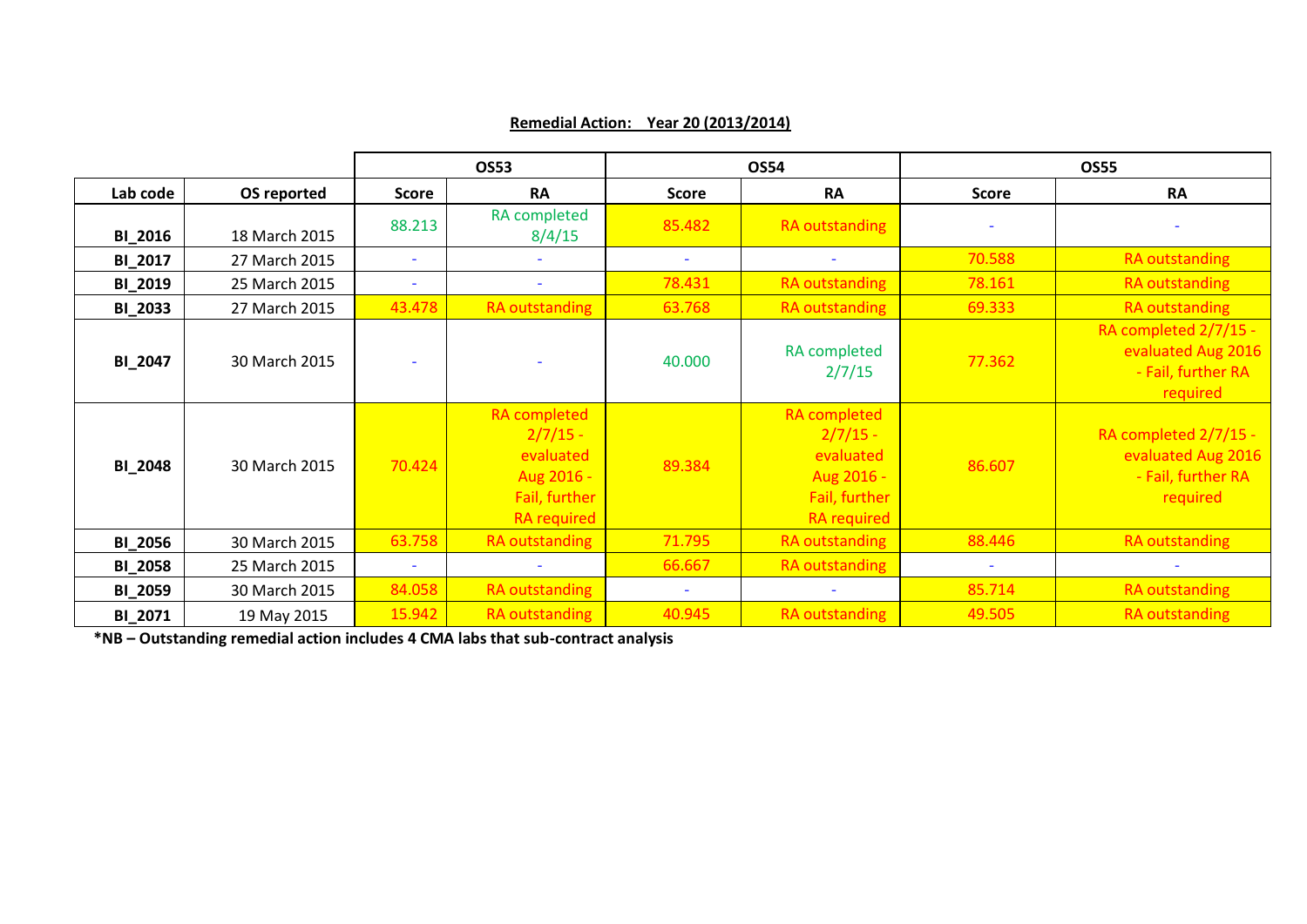#### **OS56 OS57 OS58 Lab code OS reported Score RA Score RA Score RA BI\_2106** 14 May 2015 72.607 RA undertaken; unable to evaluate as residue discarded 52.174 RA undertaken; unable to evaluate as residue discarded - - **BI\_2118** 26 May 2015 - - 55.039 RA outstanding - - **BI\_2121 |** 26 May 2015 | - | - | - 78.987 | RA outstanding | 89.431 | RA outstanding **BI\_2126** 24 April 2015 **89.320** RA outstanding 82.784 RA outstanding 78.008 RA outstanding **BI\_2127** 15 May 2015 68.803 RA completed 24/08/15 (without APEM agreement) - TO BE EVALUATED 63.106 RA completed 24/08/15 (without APEM agreement) - TO BE EVALUATED 55.738 RA completed 24/08/15 (without APEM agreement) - TO BE EVALUATED **BI** 2128 19 May 2015 85.584 (from 76.43) **Specimens** reviewed May 2016; RA outstanding 87.879 RA outstanding 76.471 Specimens reviewed May 2016; RA outstanding **BI\_2131** 24 September 2015 | The Product of Allen Contract of Allen Contract of Alexanding Contract of Alexanding **BI\_2132** 26 May 2015 - - - - FAIL RA outstanding **BI\_2133 |** 29 September 2015 | 83.426 RA outstanding | - - - | - - - | - - | - - | - - | - - | - - - | - - - -

**Year 2014/2015 (Year 21)**

**\*NB – Outstanding remedial action includes 5 CMA labs that sub-contract analysis (or CMA samples submitted under a contractor's subscription)**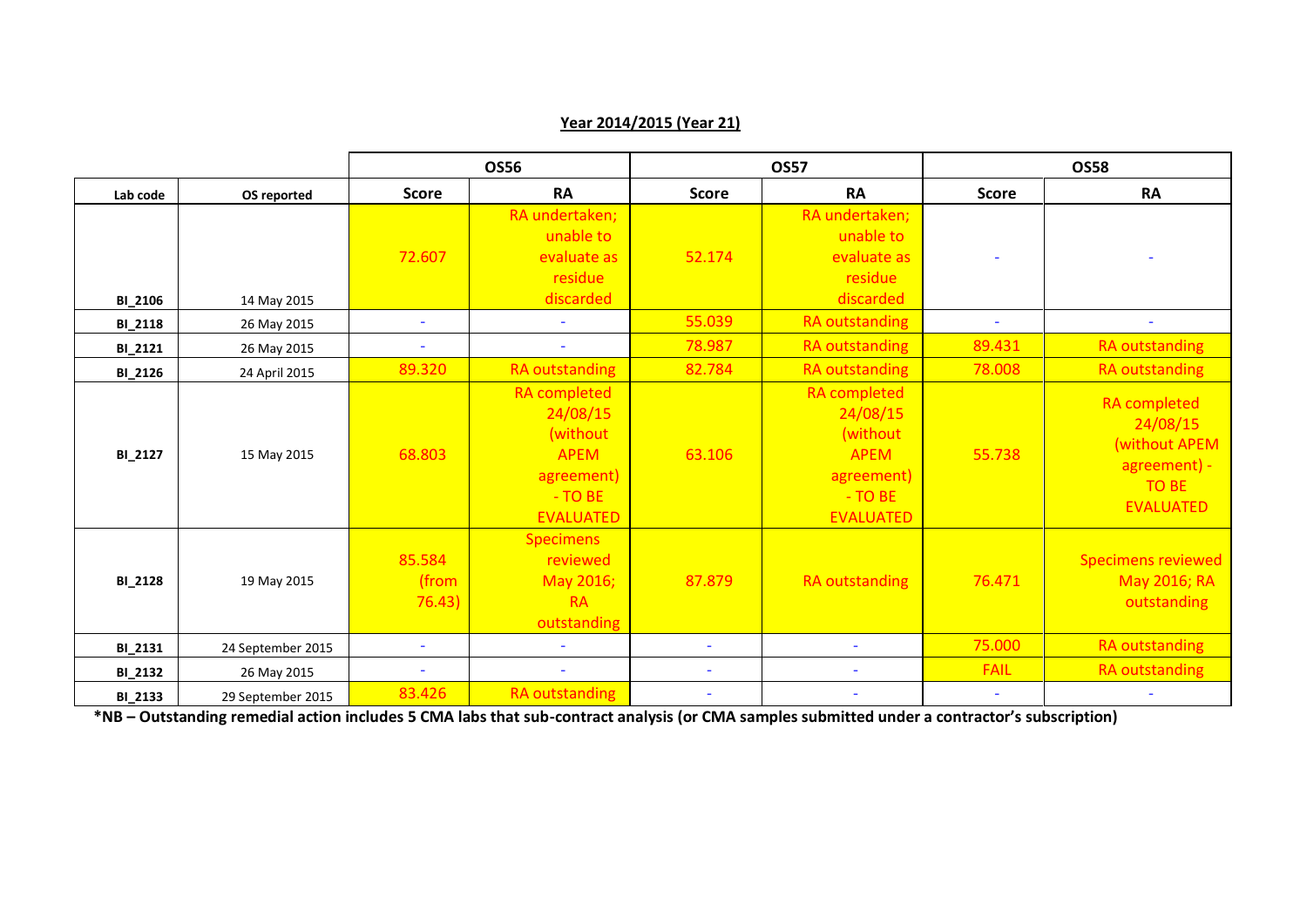|                |                     |                          | <b>OS59</b><br><b>OS60</b>                                   |              | OS61                     |                          |                       |
|----------------|---------------------|--------------------------|--------------------------------------------------------------|--------------|--------------------------|--------------------------|-----------------------|
| Lab            |                     |                          |                                                              |              |                          |                          |                       |
| cod            |                     |                          |                                                              |              |                          |                          |                       |
| e              | OS reported         | <b>Score</b>             | <b>RA</b>                                                    | <b>Score</b> | <b>RA</b>                | Score                    | <b>RA</b>             |
| <b>BI_2203</b> | 18 December<br>2015 | 6.48                     | <b>RA</b> outstanding                                        | 0.300        | RA outstanding           | $\overline{0}$           | RA outstanding        |
| <b>BI_2205</b> | 23 March 2016       | 86.58<br>8               | RA undertaken; unable<br>to evaluate as<br>residue discarded |              | $\overline{\phantom{a}}$ | $\overline{\phantom{a}}$ |                       |
| <b>BI_2213</b> | 05 January 2016     | $\overline{\phantom{a}}$ |                                                              | 85.62        | RA outstanding           | 85.10                    | RA outstanding        |
| <b>BI_2239</b> | 06 January 2016     | 72.16<br>5 <sub>h</sub>  | <b>RA</b> outstanding                                        | 85.62        | RA outstanding           | 89.97                    | <b>RA</b> outstanding |

## **Year 2015/2016 (Year 22)**

**\*NB – Outstanding remedial action includes 2 CMA labs that sub-contract analysis (or CMA samples submitted under a contractor's subscription)**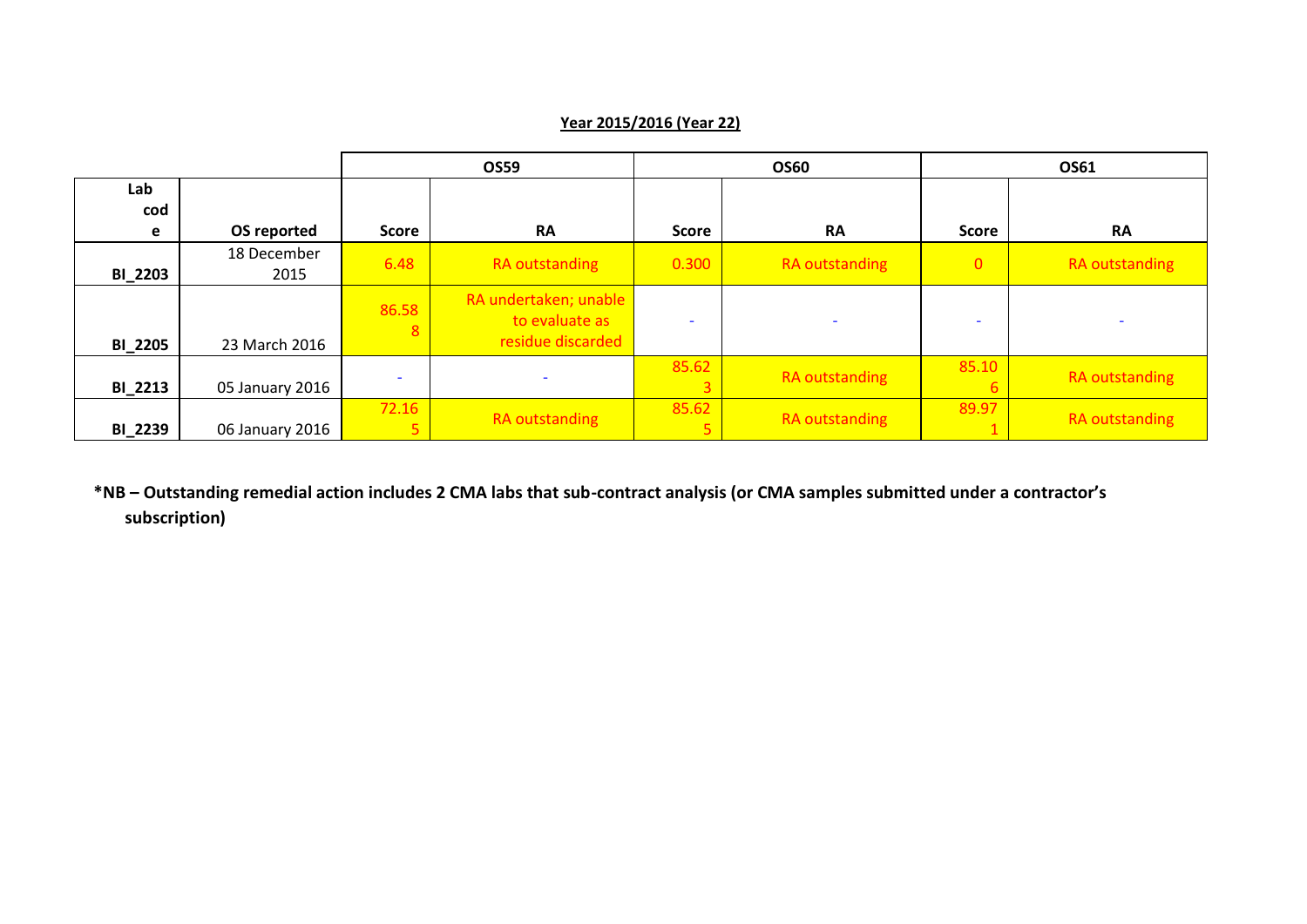## **OS62 OS63 OS64 Lab code OS reported Score RA Score RA Score RA BI\_2304** 10 March 2017 77.612 RAE audit (residue only) reported 24/04/17 (P1681) fail - bad; Further RAE required; FRAE audit (residue only) reported 8/5/17 (P1723) - fail poor; Further Further RAE required 84.797 RA completed  $24/04/17$ **BI\_2320** 22 March 2017 <mark>83.333 RA outstanding 75.000 RA outstanding 87.324 RA outstanding</mark> **BI\_2331** 18 August 2016 | Christian Christian August 2016 | Christian Christian Christian Christian Christian Ch **BI\_2343** | 02 May 2017 | | | | <mark>| 88.889 |</mark> RA outstanding **BI\_2346** 18 August 2016 **78.095** RA outstanding **RADUST And All Property Control** 2016 - 1

**Year 2016/2017 (Year 23)**

**\*NB – Outstanding remedial action includes 23CMA labs that sub-contract analysis (or CMA samples submitted under a contractor's subscription)**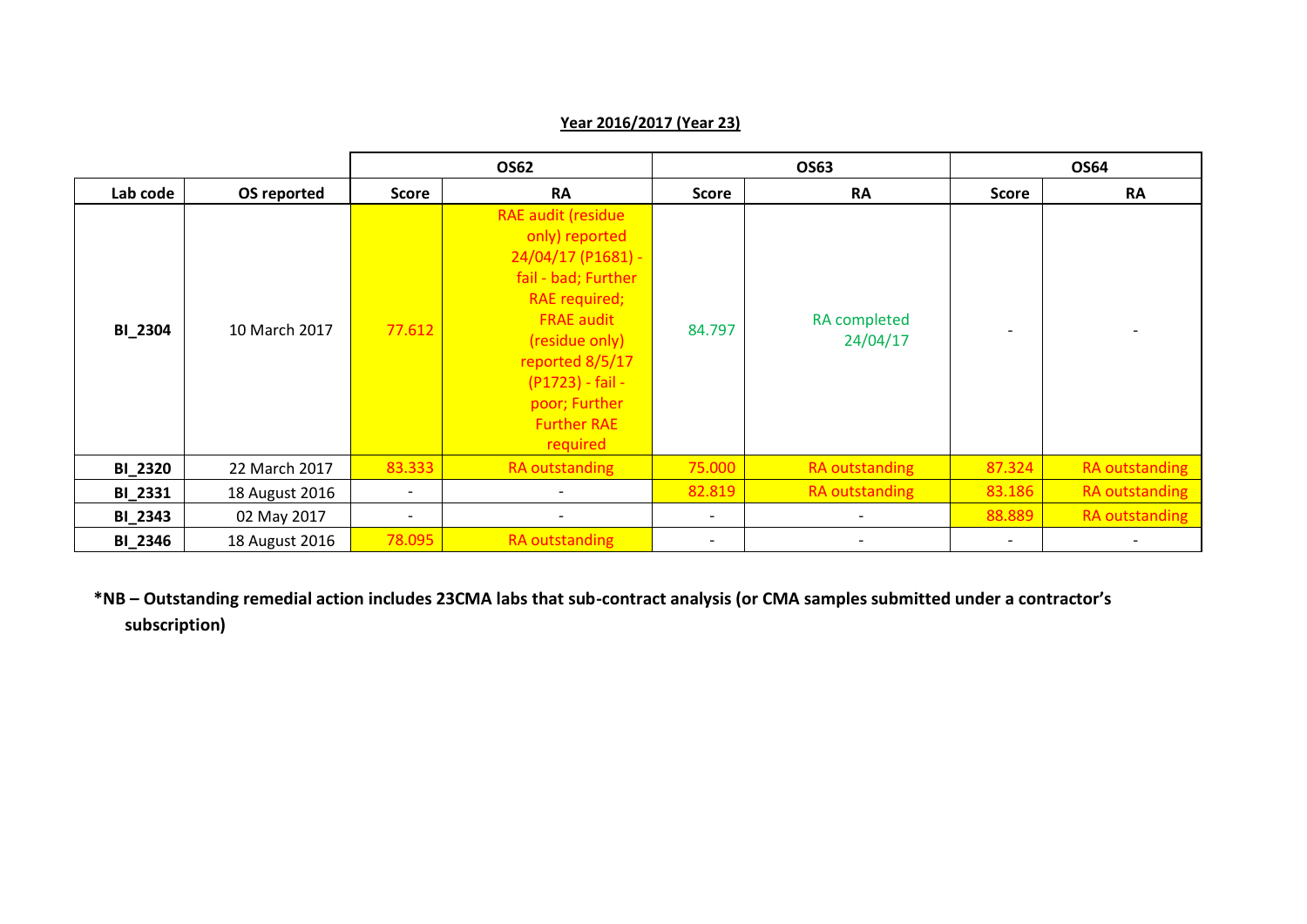

# **Invertebrate Component 2016-2017 Timetable (Scheme Year 23)**

| <b>Module / Exercise</b> | <b>Event</b>                                      | <b>Date</b>             |
|--------------------------|---------------------------------------------------|-------------------------|
| RT51 - General           | Samples distributed                               | 15/06/16                |
|                          | <b>Results deadline</b>                           | 29/07/16                |
|                          | Interim reports                                   | 12/08/16                |
|                          | <b>Final report</b>                               | 28/10/16                |
|                          |                                                   |                         |
| RT52 - Targeted          | Samples distributed                               | 12/10/16                |
|                          | <b>Results deadline</b>                           | 16/12/16                |
|                          | Interim reports                                   | 13/01/17                |
|                          | <b>Final report</b>                               | 13/03/17                |
|                          |                                                   |                         |
| <b>LR21</b>              | Protocol and request for specimens<br>distributed | 15/06/16                |
|                          | Specimen submission deadline                      | 29/07/16                |
|                          | <b>Final reports</b>                              | 03/03/17                |
|                          |                                                   |                         |
| OS62-64                  | Request for sample data distributed               | 15/06/16                |
|                          | Data submission deadline for sample<br>selection  | 01/07/16                |
|                          | Selected samples submission deadline              | 12/08/16                |
|                          | Interim report final deadline                     | 03/03/17                |
|                          | <b>Final report</b>                               | 31/03/17                |
|                          |                                                   |                         |
| Workshop-expert          | Spionidae and Paraonidae with Vasily              | $11 - 15$ <sup>th</sup> |
|                          | Radashevsky and Joao Gil, Millport Field          | October                 |
|                          | <b>Station, Isle of Cumbrae</b>                   | 2016                    |
|                          |                                                   |                         |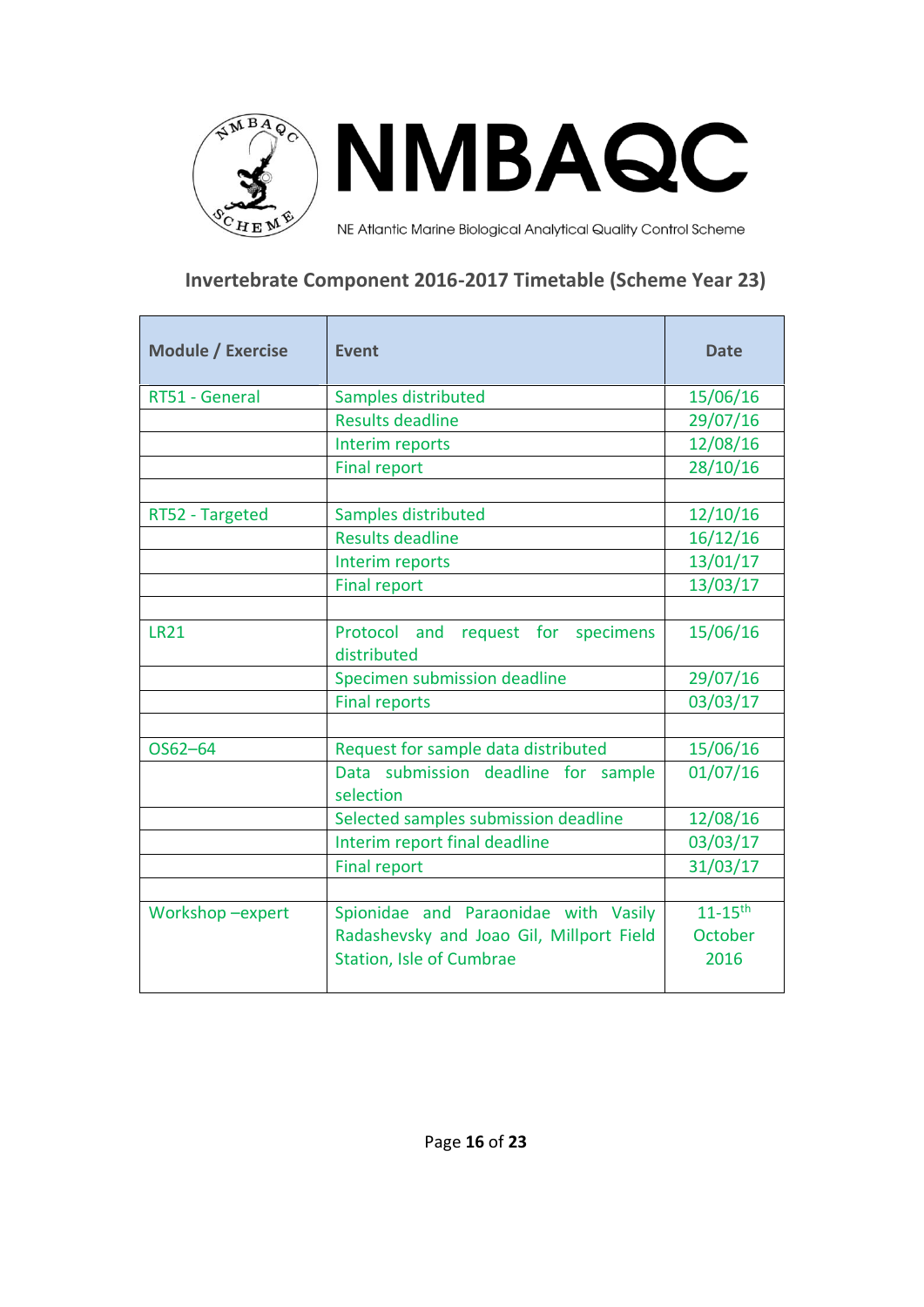

# **Invertebrate Component 2017-2018 Timetable (Scheme Year 24)**

| <b>Module / Exercise</b> | <b>Event</b>                                      | <b>Date</b>  |
|--------------------------|---------------------------------------------------|--------------|
| RT53 - General           | Samples distributed                               | 16/06/17     |
|                          | Results deadline                                  | 28/07/17     |
|                          | Interim reports                                   | 11/08/17     |
|                          | Final report                                      | 27/10/17     |
|                          |                                                   |              |
| RT54 - Targeted          | Samples distributed                               | 13/10/17     |
|                          | Results deadline                                  | 15/12/17     |
|                          | Interim reports                                   | 12/01/18     |
|                          | Final report                                      | 09/03/18     |
|                          |                                                   |              |
| <b>LR22</b>              | Protocol and request for specimens<br>distributed | 16/06/17     |
|                          | Specimen submission deadline                      | 28/07/17     |
|                          | Final reports                                     | 02/03/18     |
|                          |                                                   |              |
| OS65-67                  | Request for sample data distributed               | 16/06/17     |
|                          | Data submission deadline for sample<br>selection  | 07/07/17     |
|                          | Selected samples submission deadline              | 11/08/17     |
|                          | Interim report final deadline                     | 02/03/18     |
|                          | Final report                                      | 30/03/18     |
|                          |                                                   |              |
| Workshop                 | <b>TBC</b>                                        | Oct/Nov 2017 |
| beginners                |                                                   |              |

The info and application note has not gone out yet, so the deadline may be tight for circulations.

Page **17** of **23** Grant had a query about the short turnaround time to provide results on the Own sample module. David H replied that the deadline has always been six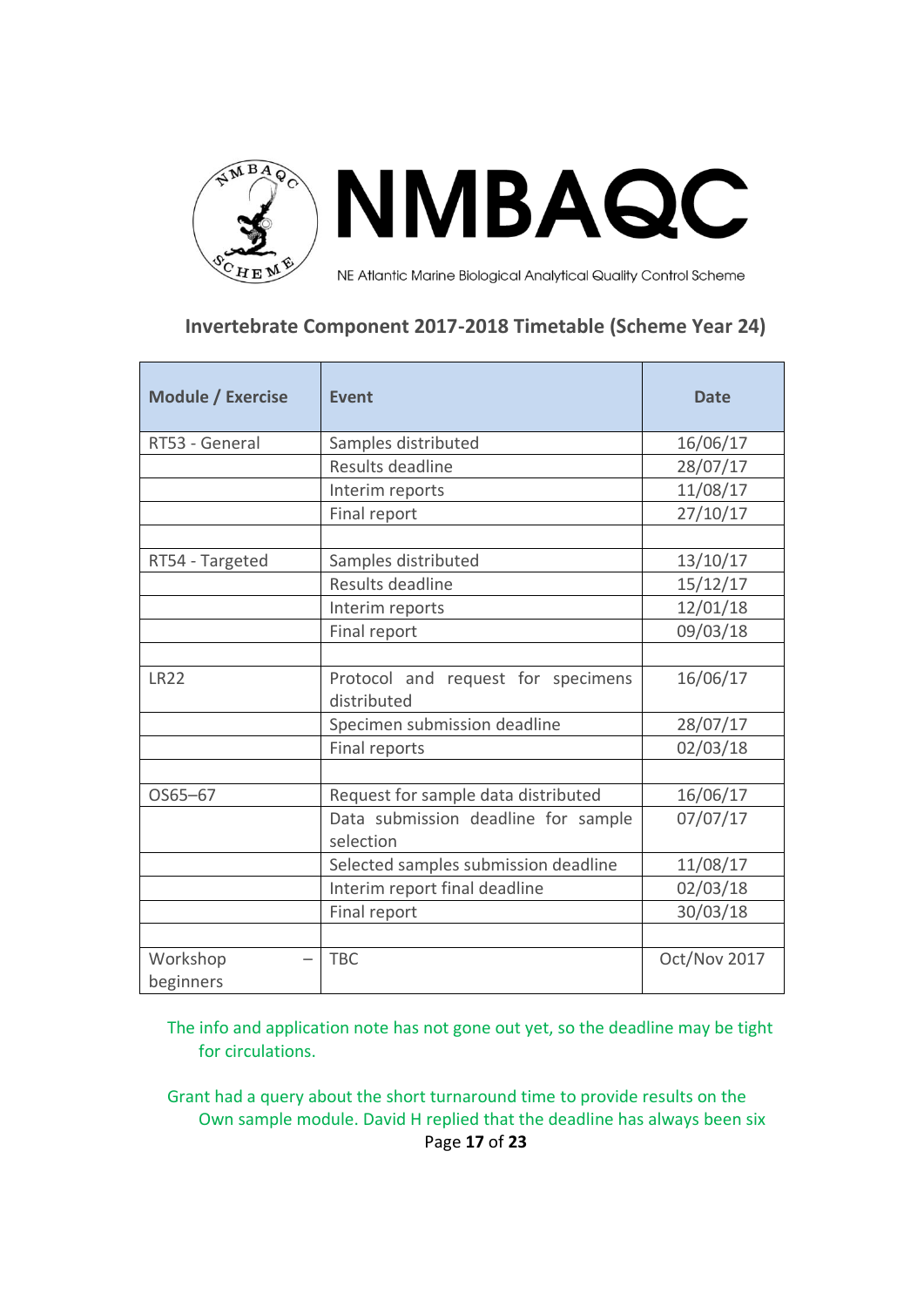weeks. He understands that providing data for audit samples may be tight and he does try to be flexible with the deadlines, however, this is dependent on the number of participants.

- The new LR report is on the website, David H had asked for approval from all participants for the new type of report.
- David H is proactive in chasing failed samples. Audits are being undertaken outside NMBAQC, in contact with Myles. CMAs ask for 5% external audit, then CMAs should also recommend the external auditor and that they have a good record of participation in the scheme. For TDPs we have an example with oligochaete identification, and we should standardise comments. As part of the TDP development, Myles has asked Apem to look where their identification policy differs from others as a start. This is informally called the "Green Comments review" and is part of our drive to ensure we make the NMBAQC operating procedures and protocols more transparent. It is not a simple process, but Myles will circulate the first steps soon and would like to receive comments to start developing the TDP.
- David H said that all participants will receive a new taxonomic literature list (in Word format), with a request for comments, and a revision to the new taxonomic list will be sent out in three months.
- Contractor query: All their work is CMA work, and the CMAs are requesting to have 5% of the projects to be audited externally. So all the projects they have, already have their samples audited. Apem Ltd has replied that they need a definite project for samples. NMBAQC committee thinks they can use other samples from one of these projects. Apem will need to find another 3 samples that are not audited within these projects. The problem is that NMBAQC has done all the hard work to get everything standardised and we are now suffering from our own success. The OS module is designed to assess the CSEMP dataset, but should we look at the quality of the dataset or the quality of the lab? The survey quality gets assessed by the 5% audit, and consistencies within a dataset are assessed.
- Another question that was raised was if it was appropriate for a laboratory to commission their own QA by participating in the NMBAQC scheme. This opens up the auditing, and it is good that auditing takes place, but it should not undermine the scheme. Five years ago we relied on the OS module for the quality of the dataset, and we have come a long way since then. Everybody is working together collectively to raise the bar. There should be guidelines for CMAs how to write the 5% external auditing and how the process on how to contract this out. Action Myles, Keith and Tim to discuss. Action Grant to discuss with Myles and write a holding reply until this has been sorted.

CMAs having to sub-contract out infaunal processing: share experiences on the most appropriate wording in contracts and costs of remedial actions

It was suggested that at the next face-to-face meeting in November everybody brings their contract wording and discuss this. It would also be good to come up with a standard line on remedial actions. Annika mentioned that we need to be careful how we word the contracts, it should be clear that any remedial action costs are borne by the contractor. The CMAs issuing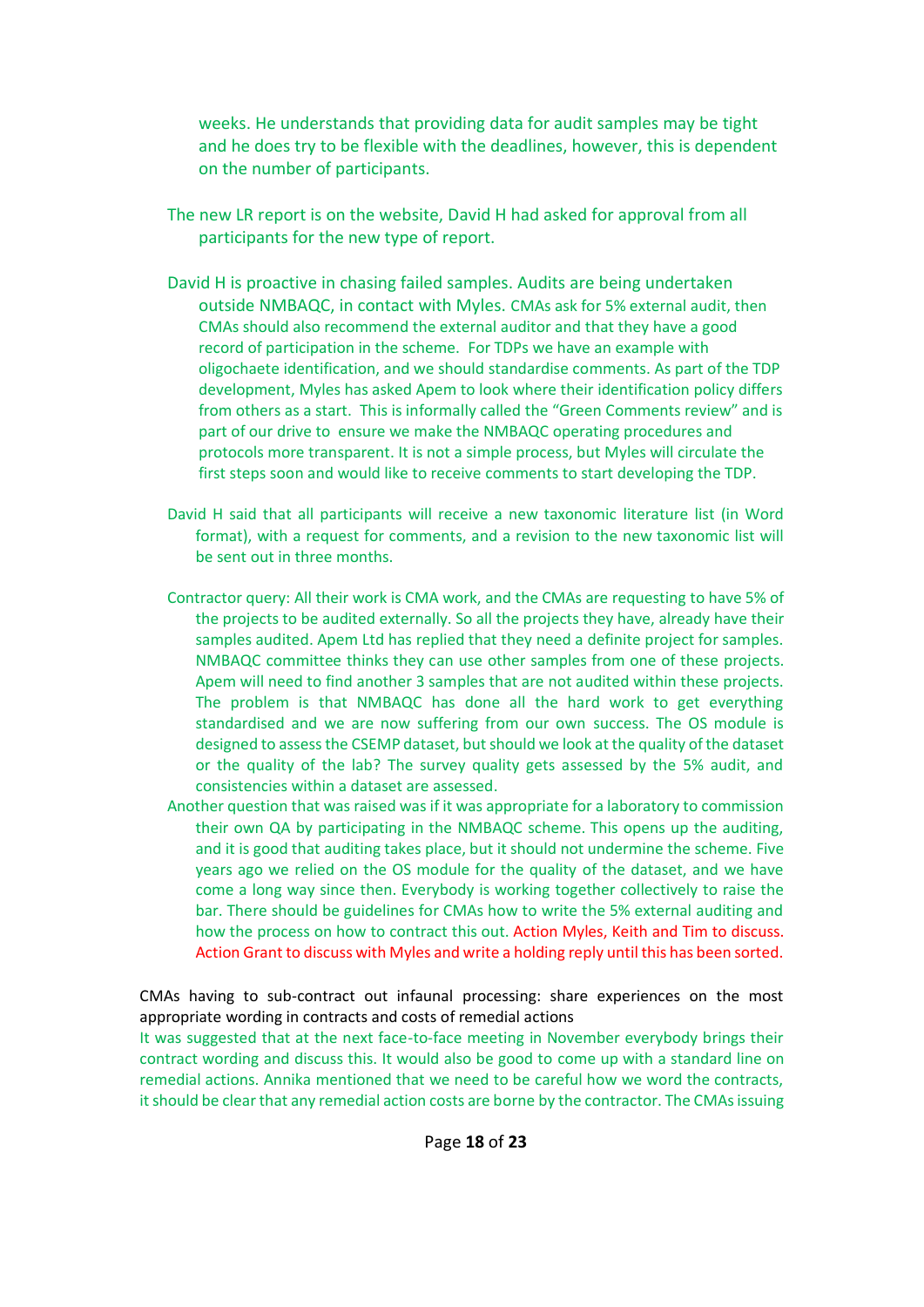contracts would have adjusted their small print on contracts to reflect any issues they might have had and it would be good to share this information. Keith has already shared his contracts, and Tim has had some contract writing training. Another issue that should be specified is how to deal with second failing remedial action, to ensure that all is covered. Action Keith, Myles, Annika and Tim to take discuss and take this further.

Spionid key, David H has requested €550 so that the key can be published as open access. This has been done before, and it is related to NMBAQC workshop. This will be discussed in the finance section. If agreed, Apem Ltd will pay and invoice NMBAQC.

## **Macroalgae**

Myles commented on the inconsistencies in terminology in the report, below is the amended report with consistent terminology. Action Myles to send comments to Claire Y. David H also mentioned that some of the macroalgal reports on the web use the incorrect acronym NEAMBAQC. Action David H to send Astrid info on these. Action Astrid to get updated versions and upload on web.

All three components were circulated to participants in January 2017 with a completion date of 17<sup>th</sup> February. Participation and performance details are given below.

## *Rockyshore Macroalgae Identification – Ring Test (RM-RT)*

Number of Subscribing Laboratories – 6 Number of Participating Laboratories – 6 Number of Results Received – 15

This component consisted of a single macroalgae exercise (RM-RT11) the analytical procedures of which remained consistent with previous rounds of the component . Images of twenty macroalgae specimens were distributed to the six subscribing laboratories. Round eleven of the ring test produced a good degree of agreement between identifications made by participating laboratories and initial identification as made by Wells Marine. The level of performance between laboratories and participants varied considerably with scores ranging from 24, with 6 incorrect genus names and 10 incorrect species names, to 39,

with just one incorrect species name. Five species were correctly identified by all participants. Most incorrect species identifications were made at the species level with three species showing considerably difficulty at both genus and species levels.

## **Opportunistic Macroalgae/Seagrass Percentage Cover and Biomass (OMC -RT and OMB-***RT)*

These modules consisted of macroalgae and seagrass exercises, one which was subsequently split into three Test Options, from which laboratories could complete one or more tests. Two sets of fifteen quadrat photographs showing various % covers of opportunistic macroalgae and seagrass were used for the exercise. These sets of photographs were duplicated to produce the three separate modules incorporating the different assessment methods utilised by the various participating laboratories. The set of quadrat photos differed using grid squares of varying quantities; open quadrat, 5 x 5 square grid, and 10 x 10 square grid. Each photo represented natural levels of opportunistic macroalgae and seagrass cover.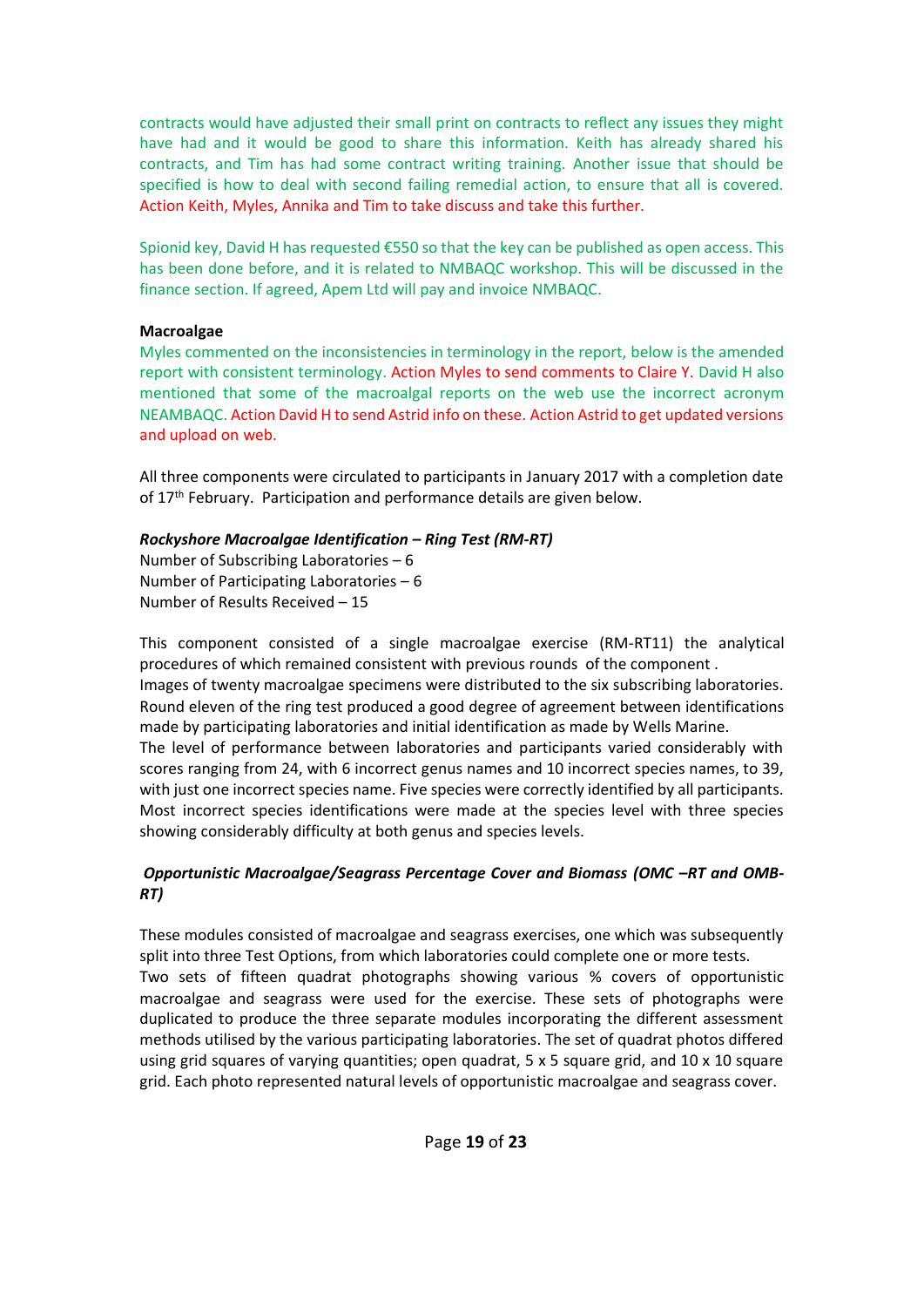Results for % cover of both opportunistic macroalgae and seagrass varied between participants and between the different methods used. A number of results deviated from the sample mean and from the % cover as calculated by image analysis. However, deviation from the latter was more noticeable. In general, the correlation between image analysis results and mean % cover was closer than had been in previous years, which may have resulted from improved image analysis methods. As in previous years the preferred method was Test A (open quadrat) with Test B being the least favoured method. However, Test C still remains the least accurate with regards to the number of 'Fails'.

## *Opportunistic Macroalgae & Seagrass Percentage Cover Ring Test (OMC-RT)*

Number of Subscribing Laboratories - 14 Number of Participating Laboratories - 12 Total Number of Participants - 40

## *Opportunistic Macroalgae Biomass Ring Test (OMB-RT)*

Number of Participating Laboratories - 9 Number of Results Received - 8

Wells Marine has produced final versions of reports of each module (from which information above was taken). These have been sent to participants and should be uploaded onto the scheme website.

## **Contractor's update Thomson Ecology Fish update**

| <b>Laboratory Code</b> | <b>Fish Reverse Ring Test</b> | <b>Fish Ring Test</b> |
|------------------------|-------------------------------|-----------------------|
| F_2301                 | Υ                             | Υ                     |
| F_2302                 |                               | Υ                     |
| F_2303                 | Υ                             |                       |
| F_2304                 | Υ                             |                       |
| F_2305                 | Υ                             | Υ                     |
| $F_2306$               | Υ                             | Υ                     |
| F_2307                 | Υ                             |                       |
| F_2308                 | Υ                             |                       |
| F_2309                 | Υ                             | Υ                     |
| F_2310                 | Υ                             |                       |
| F_2311                 | Υ                             |                       |
| F_2312                 |                               |                       |
| F_2313                 | Υ                             |                       |
| F_2314                 | Υ                             |                       |
| F_2315                 | Υ                             |                       |
| F_2316                 | Υ                             |                       |
| F_2317                 |                               |                       |
| F_2318                 |                               | Υ                     |

#### **2016 / 2017 Participation**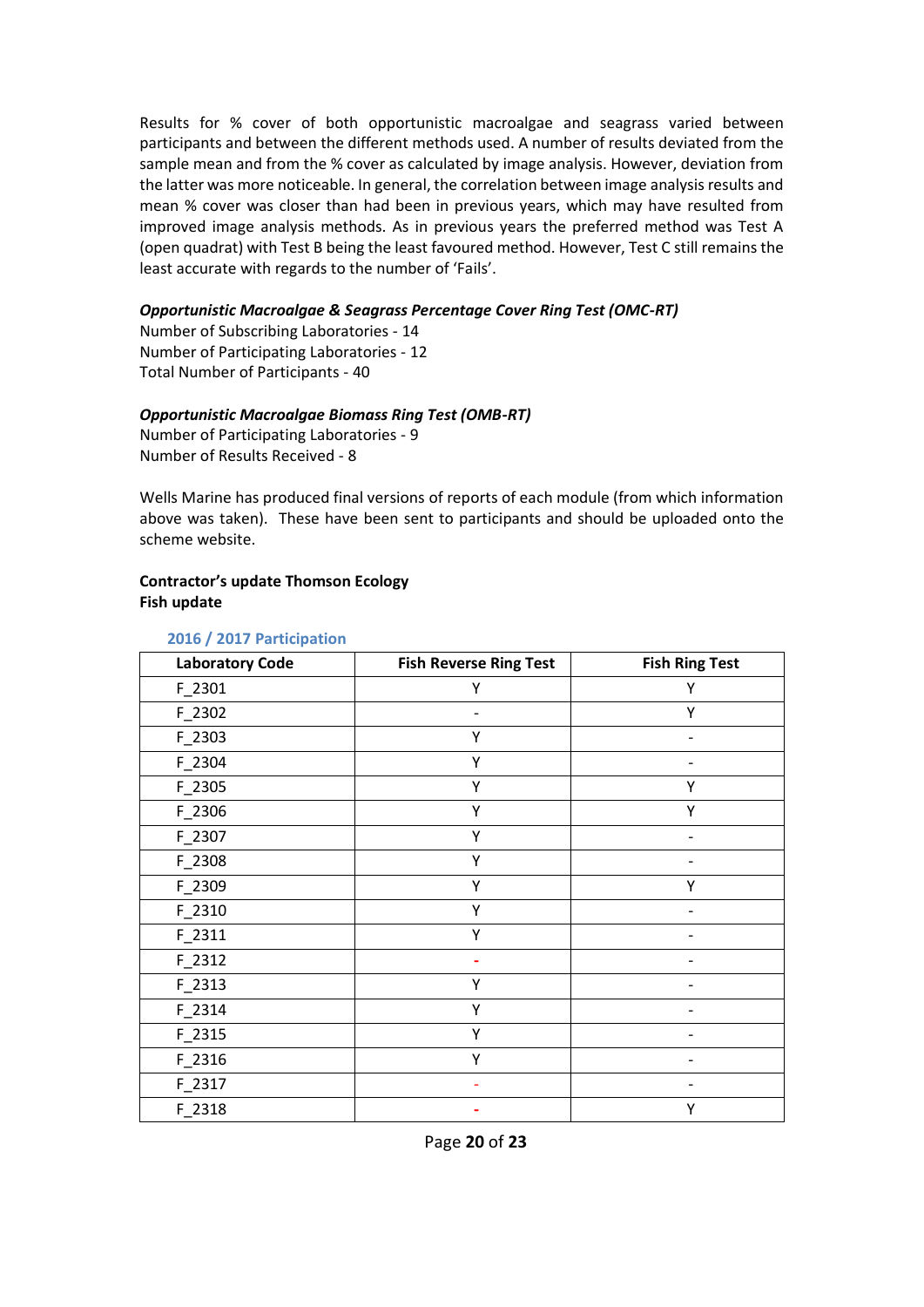| F_2319                 |                               | v                     |
|------------------------|-------------------------------|-----------------------|
| <b>Laboratory Code</b> | <b>Fish Reverse Ring Test</b> | <b>Fish Ring Test</b> |
| $F_2320$               |                               | v                     |
| $F_2321$               | v                             | Υ                     |
| $F_2322$               |                               | Υ                     |
| $F_2323$               | v                             | Υ                     |
| F 2324                 | $\checkmark$                  | Υ                     |
| $F_2325$               | $\overline{\phantom{0}}$      | Υ                     |
| F 2326                 |                               | ۷                     |
| F_2327                 | $\vee$                        | Υ                     |
|                        |                               |                       |
| <b>Total</b>           | 18                            | 15                    |

(List correct as of 17 May 2017; four labs not participating in FRRT due to lack of fish)

David J asked about the four labs not participating due to lack of fish:

With regards to the 4 labs not participating, we originally had 22 participants expected for the FRRT as of 1st Nov 2016.

As of the 23 Jan 2017, this number was reduced to 18 due to 4 labs dropping out (labs 2312, 2318, 2322 and 2317). This was noted on the meeting report 34, and was carried over into meeting report 35.

Labs 2312 and 2318 withdrew. Lab 2322 and 2317 did not supply any fish despite reminders and email follow-ups highlighting the deadline. We also followed up after the deadline had passed.

Emails from Lab 2322 repeatedly bounced back, we contacted the general enquiries email asking to be provided with the relevant contact info. No response was provided.

Interestingly, this lab did participate in the RT and sent in their results via post. No contact info included. So as we did not receive fish from 2322 or 2317, we counted them as not participating.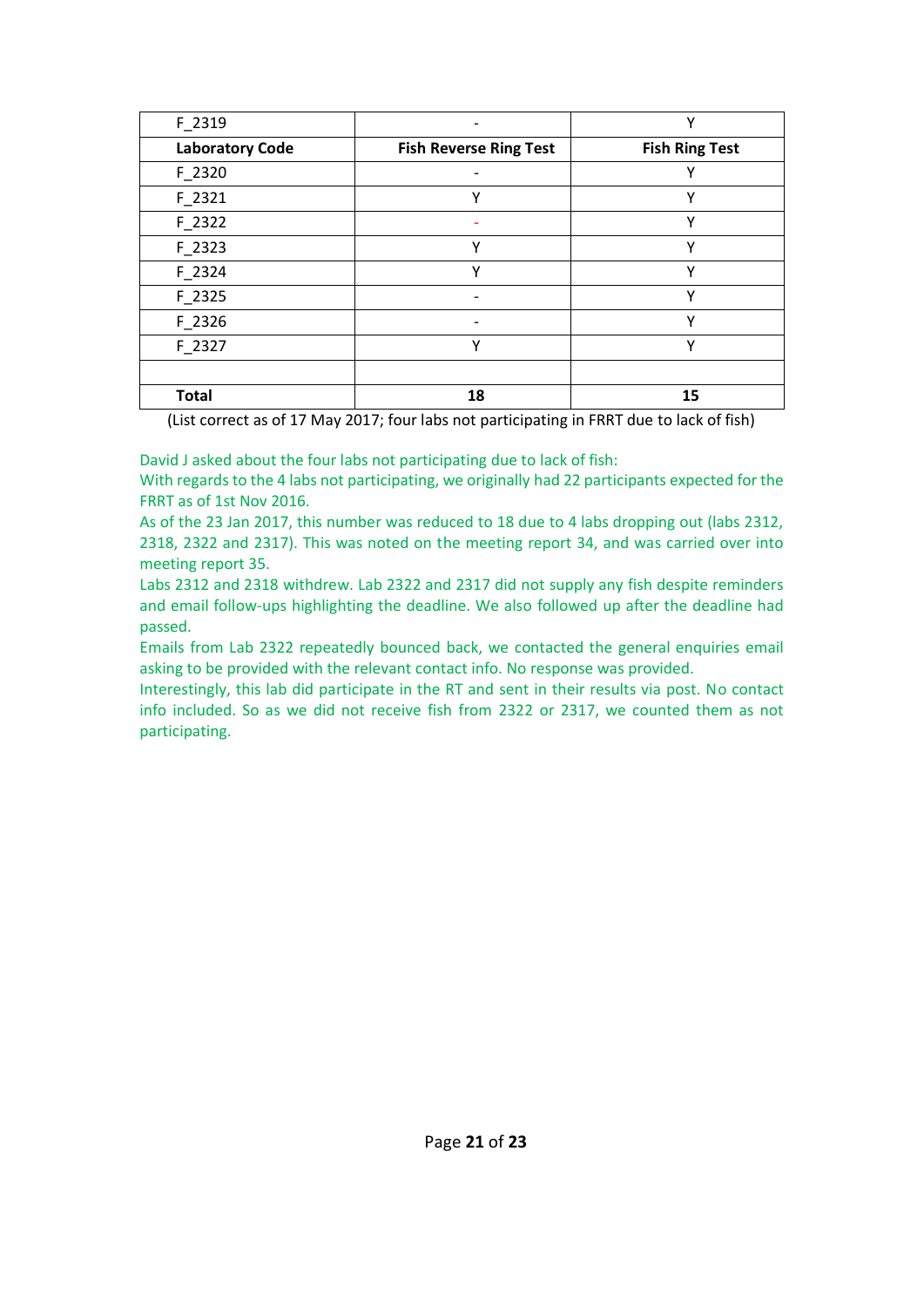#### **Progress on circulations**

|  |  | <b>Scheme Year 2016/17 Fish component</b> |
|--|--|-------------------------------------------|
|--|--|-------------------------------------------|

| <b>Exercise / Report</b> | Event / Date                                                                                                    | <b>Notes</b>                                                                             |
|--------------------------|-----------------------------------------------------------------------------------------------------------------|------------------------------------------------------------------------------------------|
| F RRT08                  | Protocol and request for<br>specimens distributed<br>05/09/16. Completed.                                       | Fifteen fish taxa to be from<br>NW European waters<br>(CSEMP where appropriate).         |
|                          | Fish boxes for sending RRT<br>specimens prepared and<br>distributed to participants<br>upon request. Completed. |                                                                                          |
|                          | Specimen submission deadline<br>09/12/16. Completed.                                                            |                                                                                          |
|                          | Bulletin deadline 10/03/17.<br>Completed.                                                                       |                                                                                          |
| <b>F_RT10</b>            | Distribution of samples<br>05/12/2016. Completed.                                                               | <b>General Fish Ring Test</b><br>Assorted Fish Taxa (15 taxa).                           |
|                          | Results deadline<br>03/02/2017. Completed.                                                                      |                                                                                          |
|                          | Bulletin deadline 17/02/17.<br>Completed.                                                                       |                                                                                          |
| <b>Annual Report</b>     | Bulletin deadline 31/03/17.<br>Completed.                                                                       | <b>Annual Report</b><br>Detailing exercises and<br>results from RRT and RT<br>exercises. |

The year 2016/2017 is now completed, and overall it went well. There were a few delays due to late submissions, but this has happened before and we have worked around it. The SOP's are due to be issued soon and we are in the process of starting the next year. The RT had erroneously included Mediterranean horse mackerel among the sample of common horse mackerel. This was detected by one RT participant and then other participants were asked to check. This was a useful reminder to check for Lusitanian species in UK waters. There was an unusual gurnard in the reverse ring test, a piper gurnard, which is uncommon in UK waters.

## **Species that are listed on the Wildlife and Countryside Act**

One of the FRT had a Couch's Goby in it, a species listed on the Wildlife and Countryside Act (WCA). It was agreed that the NMBAQC website should include reference to those species that are protected, as various marine and estuarine fish and invertebrates are included on the WCA. Action Jim to draft a few sentences for the NMBAQC web site, with a link to the up-todate JNCC list. Action AF to upload on web.